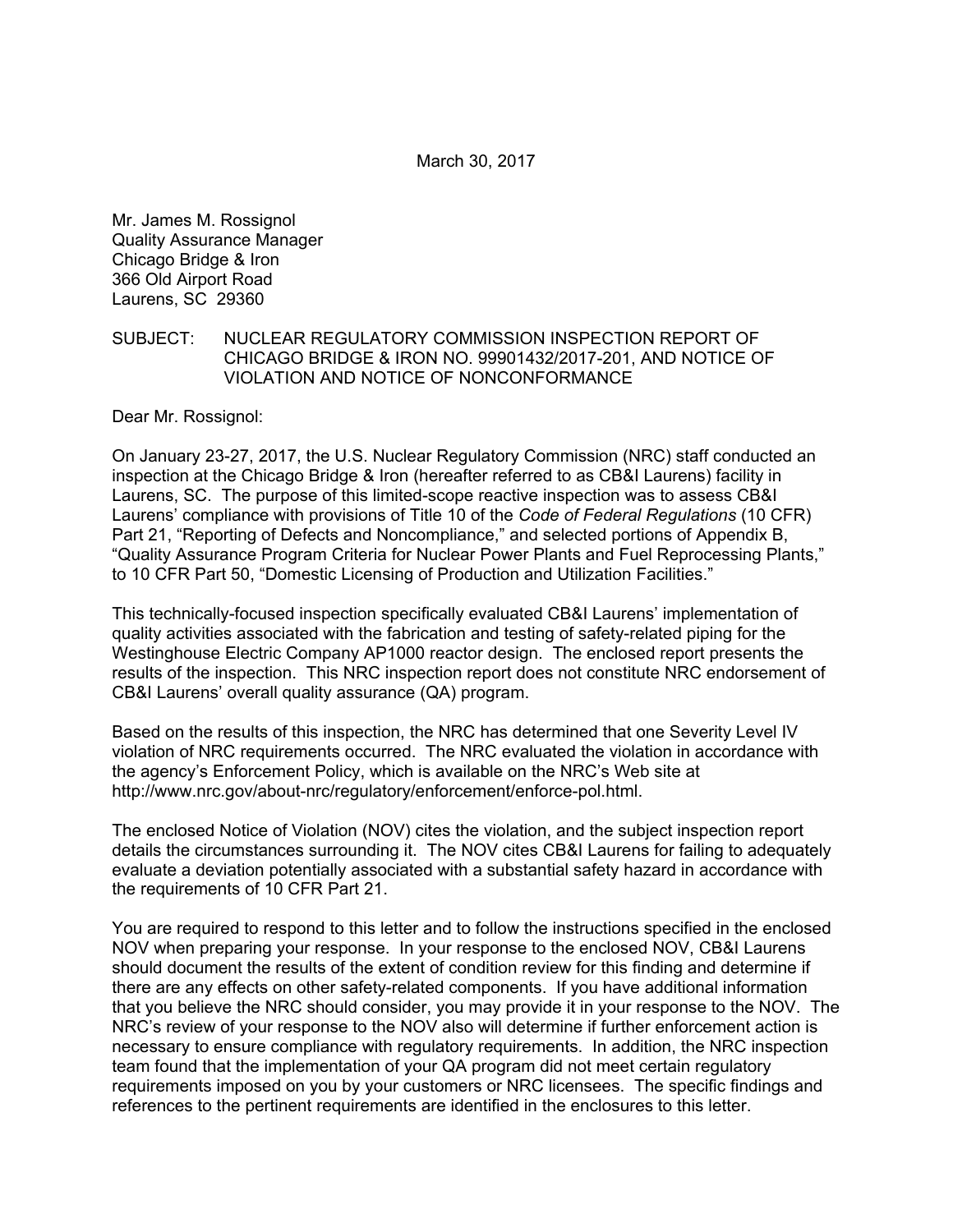The NRC is concerned with the number of findings based on this limited scope inspection. This was the third NRC inspection of CB&I Laurens over a period of four years and the NRC continues to identify examples of CB&I Laurens' inadequate implementation of its QA program. Specifically, the NRC inspection team determined that CB&I Laurens was not fully implementing its QA program in the areas organization, instructions, procedures, and drawings, control of special processes, inspection, handling, storage, and shipping, and corrective action. In addition, this inspection was performed after CB&I Laurens had lifted a stop-work order that was self-imposed in March 2015.

Please provide a written explanation or statement within 30 days of this letter in accordance with the instructions specified in the enclosed NON. The NRC is requesting that in the response to the NONs, CB&I Laurens documents the extent of condition on the implementation of your QA program and ensure all issues are identified and adequately addressed in your corrective action program. The NRC will consider extending the response time if you show good cause to do so.

In accordance with 10 CFR 2.390, "Public Inspections, Exemptions, Requests for Withholding," of the NRC's "Rules of Practice," the NRC will make available electronically for public inspection a copy of this letter, its enclosure, and your response through the NRC Public Document Room or from the NRC's Agencywide Documents Access and Management System, which is accessible at http://www.nrc.gov/reading-rm/adams.html. To the extent possible (and if applicable), your response should not include any personal privacy, proprietary, or Safeguards Information so that it can be made available to the public without redaction. If personal privacy or proprietary information is necessary to provide an acceptable response, please provide a bracketed copy of your response that identifies the information that should be protected and a redacted copy of your response that deletes such information. If you request that such material be withheld from public disclosure, you must specifically identify the portions of your response that you seek to have withheld and provide in detail the bases for your claim (e.g., explain why the disclosure of information would create an unwarranted invasion of personal privacy or provide the information required by 10 CFR 2.390(b) to support a request for withholding confidential commercial or financial information). If Safeguards Information is necessary to provide an acceptable response, please provide the level of protection described in 10 CFR 73.21, "Protection of Safeguards Information: Performance Requirements."

Sincerely,

# */RA/*

John P. Burke, Chief Quality Assurance Vendor Inspection Branch-2 Division of Construction Inspection and Operational Programs Office of New Reactors

Docket No.: 99901432

Enclosures:

- 1. Notice of Violation
- 2. Notice of Nonconformance
- 3. Inspection Report No. 99901432/2017-201 and Attachment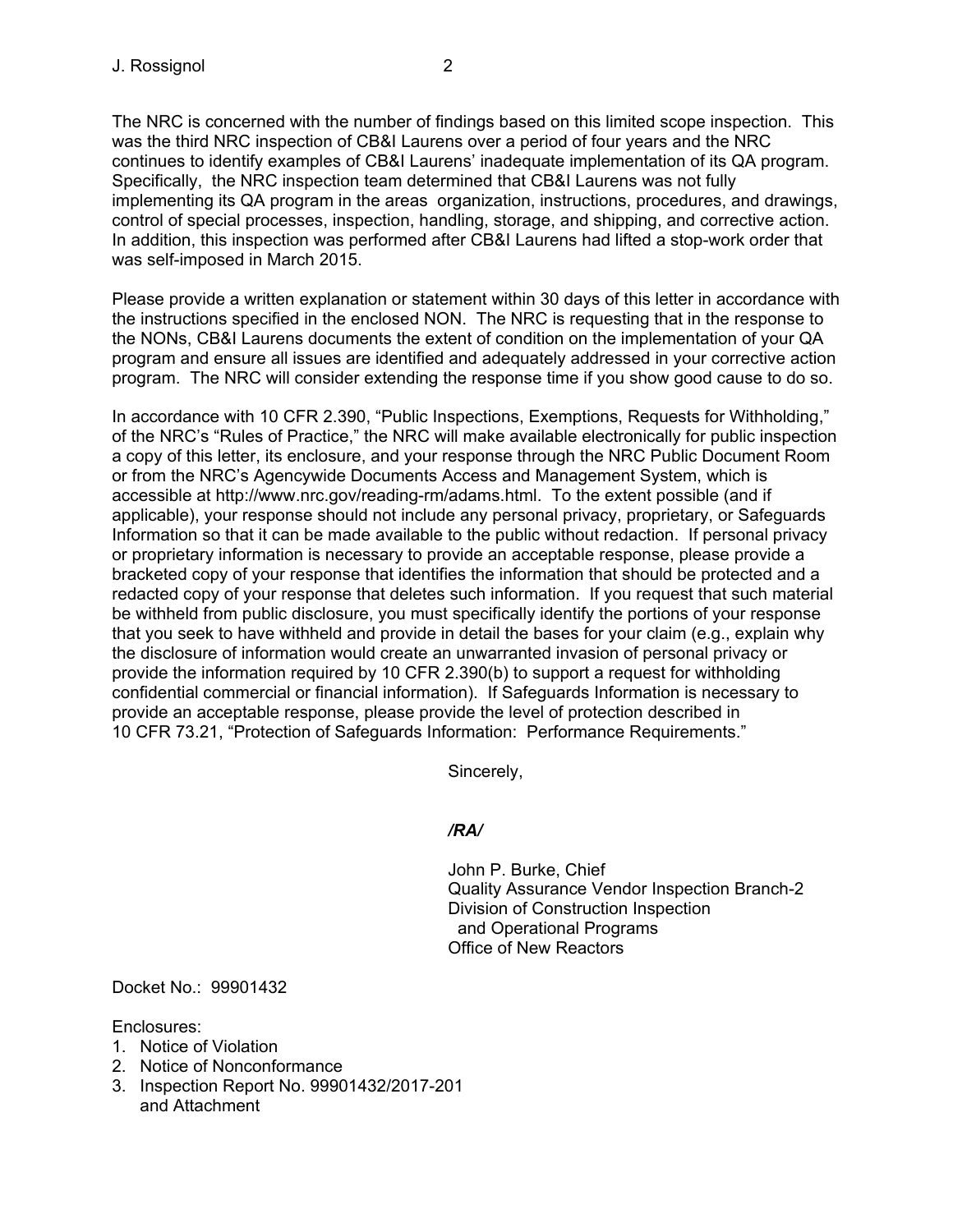## SUBJECT: NUCLEAR REGULATORY COMMISSION INSPECTION REPORT OF CHICAGO BRIDGE & IRON NO. 99901432/2017-201, AND NOTICE OF VIOLATION AND NOTICE OF NONCONFORMANCE

DISTRIBUTION:

**TJackson** MMitchell KKavanagh RMusser JHeisserer ASakadales ConE\_Resource NRO\_DCIP\_Distribution james.rossignol@cbi.com juan.villarreal@cbi.com brian.gibson2@cbi.com

| <b>ADAMS Accession No.: ML17067A224</b> |                       |                 | *via e-mail   | <b>NRO-002</b> |  |
|-----------------------------------------|-----------------------|-----------------|---------------|----------------|--|
| <b>OFC</b>                              | NRO/DCIP              | NRO/DCIP        | NRO/DCIP      | NRO/DEIA       |  |
| <b>NAME</b>                             | <b>YDiaz-Castillo</b> | JOrtega-Luciano | <b>AKeim</b>  | JHoncharik*    |  |
| <b>DATE</b>                             | 03/15/17              | 03/15/17        | 03/15/17      | 03/16/17       |  |
| <b>OFC</b>                              | RII/DCI               | NRO/DCIP        | NRO/DCIP      |                |  |
| <b>NAME</b>                             | JChristensen*         | <b>SSmith</b>   | <b>JBurke</b> |                |  |
| <b>DATE</b>                             | 03/15/17              | 03/27/17        | 03/29/17      |                |  |
| <b>OFFICIAL RECORD COPY</b>             |                       |                 |               |                |  |

3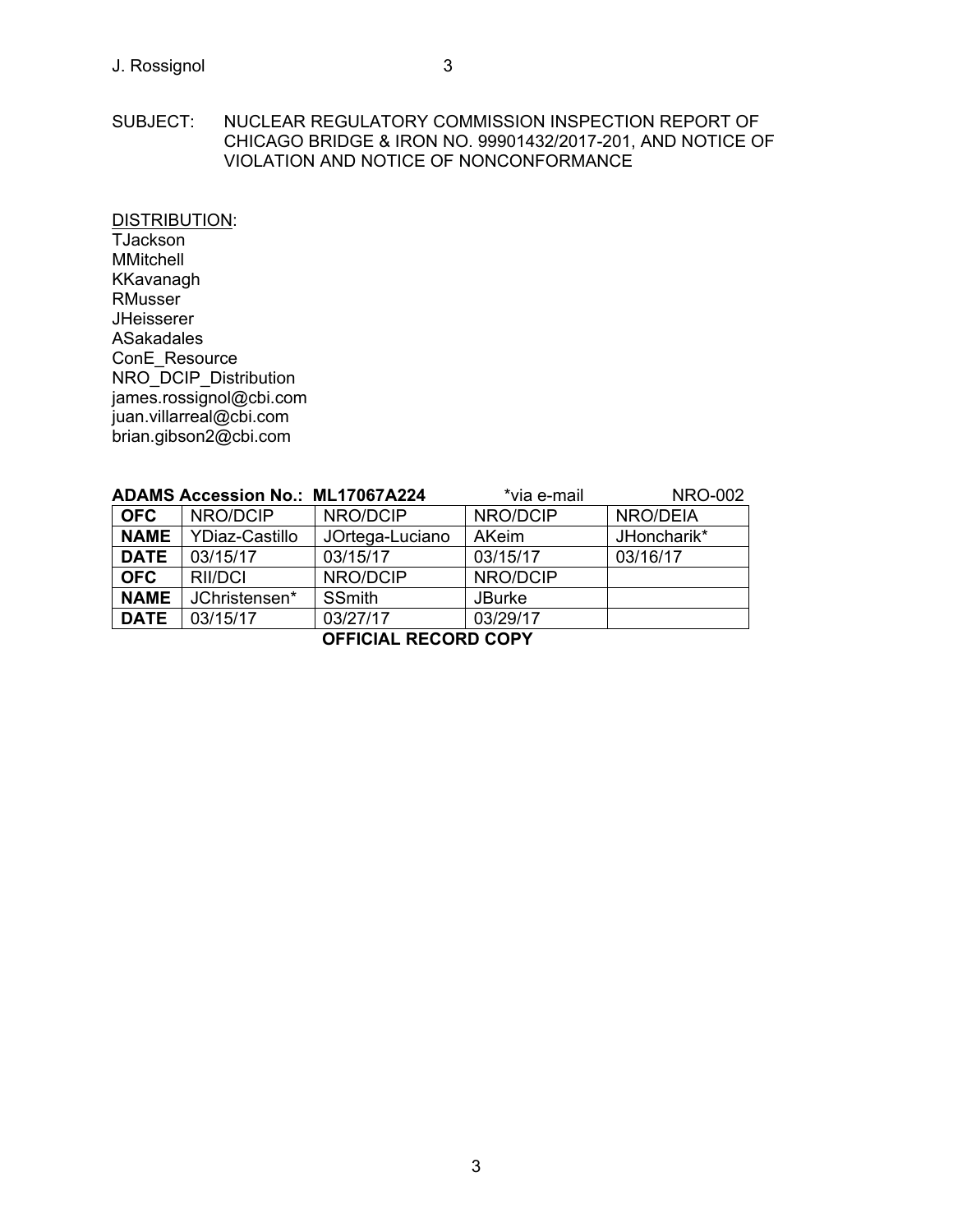## **NOTICE OF VIOLATION**

Chicago Bridge & Iron Docket No. 99901432 366 Old Airport Road Report No. 2017-201 Laurens, SC 29360

During a U.S. Nuclear Regulatory Commission (NRC) inspection conducted at the Chicago Bridge & Iron (hereafter referred to as CB&I Laurens) facility in Laurens, SC, from January 23, 2017, through January 27, 2017, a violation of NRC requirements was identified. In accordance with the NRC Enforcement Policy, the violation is listed below:

Title 10 of the *Code of Federal Regulations* (10 CFR) Part 21.21, "Notification of failure to comply or existence of a defect and its evaluation," Section (a)(1) requires "Each individual, corporation, partnership, dedicating entity, or other entity subject to the regulations in this part shall adopt appropriate procedures to evaluate deviations and failures to comply to identify defects and failures to comply associated with substantial safety hazards as soon as practicable, and, except as provided in paragraph (a)(2) of this section, in all cases within 60 days of discovery, in order to identify a reportable defect or failure to comply that could create a substantial safety hazard, were it to remain uncorrected."

Section 3.2.of CB&I Laurens' procedure BFS-QC-10CFR21, "Procedure for Compliance with 10CFR21/10CFR50.55 (e)," Revision 5, dated April 2, 2015, states, in part, that "If the QA Manager is unable to confirm that the deviation or failure to comply had been previously reported, he shall initiate a 10 CFR Part 21/10 CFR 50.55 (e) Evaluation Form (Exhibit C). The QA Manager shall forward a copy of the 10 CFR Part 21/10 CFR 50.55 (e) Evaluation Form to the General Manager and Project Manager and advise them that an evaluation will be conducted by CB&I Laurens or if it is determined that CB&I Laurens is not able to perform the evaluation, initiate action to notify the Purchaser to perform an evaluation of the deviation or failure to comply. The QA Manager shall complete the evaluation or obtain the evaluation results from the Purchaser."

Contrary to the above, as of January 27, 2017, CB&I Laurens failed to adequately evaluate a deviation potentially associated with a substantial safety hazard in accordance with 10 CFR 21.21(a)(1). Specifically, corrective/preventive action report No. 584 states, in part, that "The Quality Control Manager made a determination that certain UT [ultrasonic testing] documents were completed outside of the expectations of the procedure. A senior CBIL [Chicago Bridge and Iron Laurens] QC [Quality Control] Specialist was suspended pending ERB [Employee Review Board] action for falsification of UT Test records." CB&I Laurens proceeded to perform an investigation and determined that a Senior Quality Control (QC) Specialist had falsified ultrasonic testing (UT) test records. Rather than performing a new Part 21 evaluation, CB&I Laurens took credit for a Part 21 evaluation that was previously performed as part of a root cause analysis to determine if there was widespread falsification of records at CB&I Laurens. However, the root cause analysis did not specifically evaluate whether the falsification of UT test records could create a substantial safety hazard on any piping spools that had been delivered.

This issue has been identified as Violation 99901432-2017-201-01.

This is a Severity Level IV violation (Section 6.9.d of the NRC Enforcement Policy).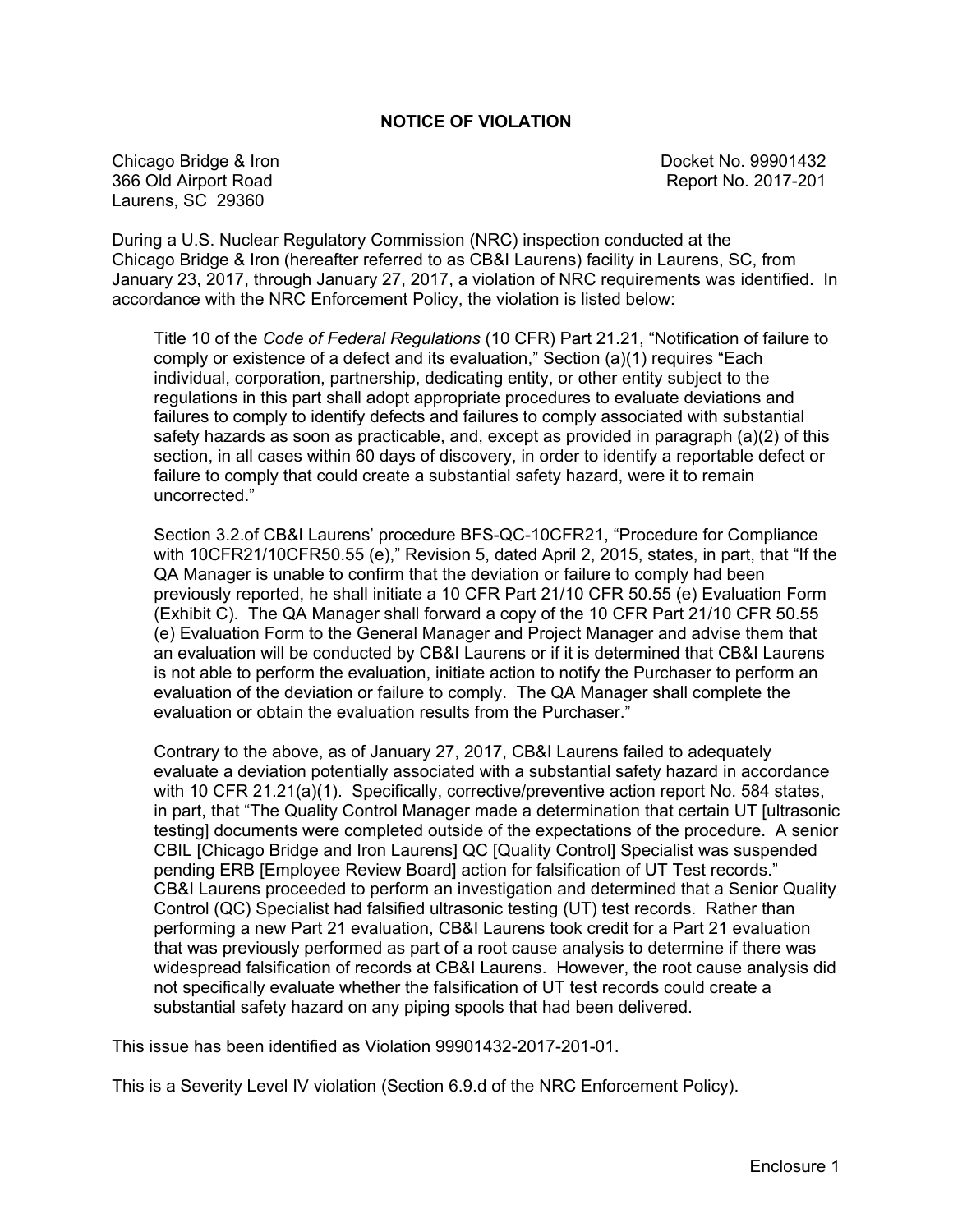Under the provisions of 10 CFR 2.201, "Notice of Violation," CB&I Laurens is hereby required to submit a written statement or explanation to the U.S. Nuclear Regulatory Commission, ATTN: Document Control Desk, Washington, DC 20555-0001, with a copy to the Chief, Quality Assurance Vendor Inspection Branch-2, Division of Construction Inspection and Operational Programs, Office of New Reactors, within 30 days of the date of the letter transmitting this notice of violation. This reply should be clearly marked as a "Reply to a Notice of Violation" and should include (1) the reason for the violation or, if contested, the basis for disputing the violation or severity level, (2) the corrective steps that have been taken and the results achieved, (3) the corrective steps that will be taken, and (4) the date when full compliance will be achieved. Your response may reference or include previous docketed correspondence if the correspondence adequately addresses the required response. Where good cause is shown, the NRC will consider extending the response time.

If you contest this enforcement action, provide a copy of your response, with the basis for your denial, to the Director, Office of Enforcement, U.S. Nuclear Regulatory Commission, Washington, DC 20555-0001.

Because your response will be made available electronically for public inspection in the NRC Public Document Room or from the NRC's Agencywide Documents Access and Management System, which is accessible from the NRC Web site at http://www.nrc.gov/readingrm/adams.html, to the extent possible it should not include any personal privacy, proprietary, or Safeguards Information (SGI) so that the agency can make it available to the public without redaction. If personal privacy or proprietary information is necessary to provide an acceptable response, then please provide a bracketed copy of your response that identifies the information that should be protected and a redacted copy of your response that deletes such information. If you request that such material be withheld, you must specifically identify the portions of your response that you seek to have withheld and provide in detail the bases for your claim of withholding (e.g., explain why the disclosure of information would create an unwarranted invasion of personal privacy or provide the information required by 10 CFR 2.390(b) to support a request for withholding confidential commercial or financial information). If SGI is necessary to provide an acceptable response, please provide the level of protection described in 10 CFR 73.21, "Protection of Safeguards Information: Performance Requirements"

In accordance with 10 CFR 19.11, "Posting of Notices to Workers," you may be required to post this notice within 2 working days of receipt.

Dated this the 30<sup>th</sup> day of March 2017.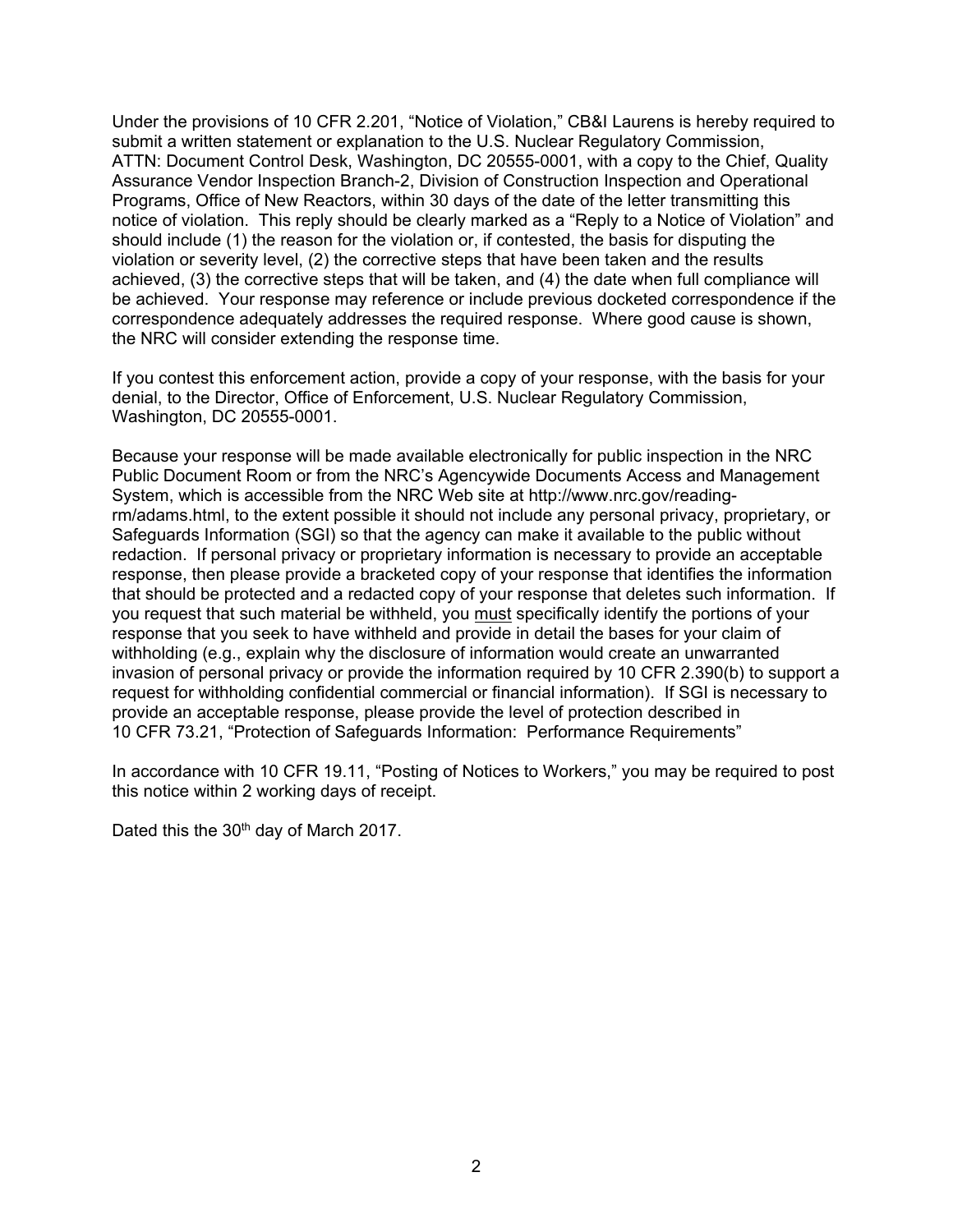## **NOTICE OF NONCONFORMANCE**

Chicago Bridge & Iron Docket No. 99901432 366 Old Airport Road Report No. 2017-201 Laurens, SC 29360

Based on the results of a U.S. Nuclear Regulatory Commission (NRC) inspection conducted at the Chicago Bridge & Iron (hereafter referred to as CB&I Laurens) facility in Laurens, SC, from January 23, 2017, through January 27, 2017, it appears that CB&I Laurens did not conduct certain activities in accordance with NRC requirements that were contractually imposed upon CB&I Laurens by its customers or NRC licensees:

A. Criterion I, "Organization," of Appendix B, "Quality Assurance Program Criteria for Nuclear Power Plants and Fuel Reprocessing Plants," to Title 10 of the *Code of Federal Regulations* (10 CFR) Part 50, "Domestic Licensing of Production and Utilization Facilities," states, in part, that "The quality assurance functions are those of (1) assuring that an appropriate quality assurance program is established and effectively executed; and (2) verifying, such as by checking, auditing, and inspecting, that activities affecting the safety-related functions have been correctly performed."

Section 4.2.1 of CBIL-QAM-001 states, in part, that "The Plant Manager of CBIL is responsible for the establishment of the facilities for and overall operation of CBIL including but not limited to buildings, workspace, utilities, process equipment, and transport services." In addition, Section 4.2.9 states, in part, that the "Quality Assurance Manager is responsible for the administration and implementation of the Quality functions as described in this Manual, and reporting regularly to the Plant Manager on the effectiveness of the QA Program."

Contrary to the above, as of January 27, 2017, CB&I Laurens failed to ensure that portions of the quality assurance program were effectively executed, and failed to verify that activities affecting safety-related functions have been correctly performed. Specifically, CB&I Laurens failed to take timely and effective corrective actions to address several conditions adverse to quality and failed to adequately perform fabrication activities identified during the inspection. This included the implementation of quality activities in accordance with approved procedures and the oversight of suppliers. CB&I Laurens implemented a stop work order in March 2015 pending an evaluation of programmatic deficiencies and 10 CFR Part 21, "Reporting Defects and Noncompliance," issues, however, the findings described below demonstrate that CB&I Laurens is still not implementing an adequate quality assurance program in accordance with the requirements of Appendix B to 10 CFR Part 50.

This issue has been identified as Nonconformance 99901432/2017-201-02.

B. Criterion IX, "Control of Special Processes," of Appendix B to 10 CFR Part 50 states that "Measures shall be established to assure that special processes, including welding, heat treating, and nondestructive testing, are controlled and accomplished by qualified personnel using qualified procedures in accordance with applicable codes, standards, specifications, criteria, and other special requirements."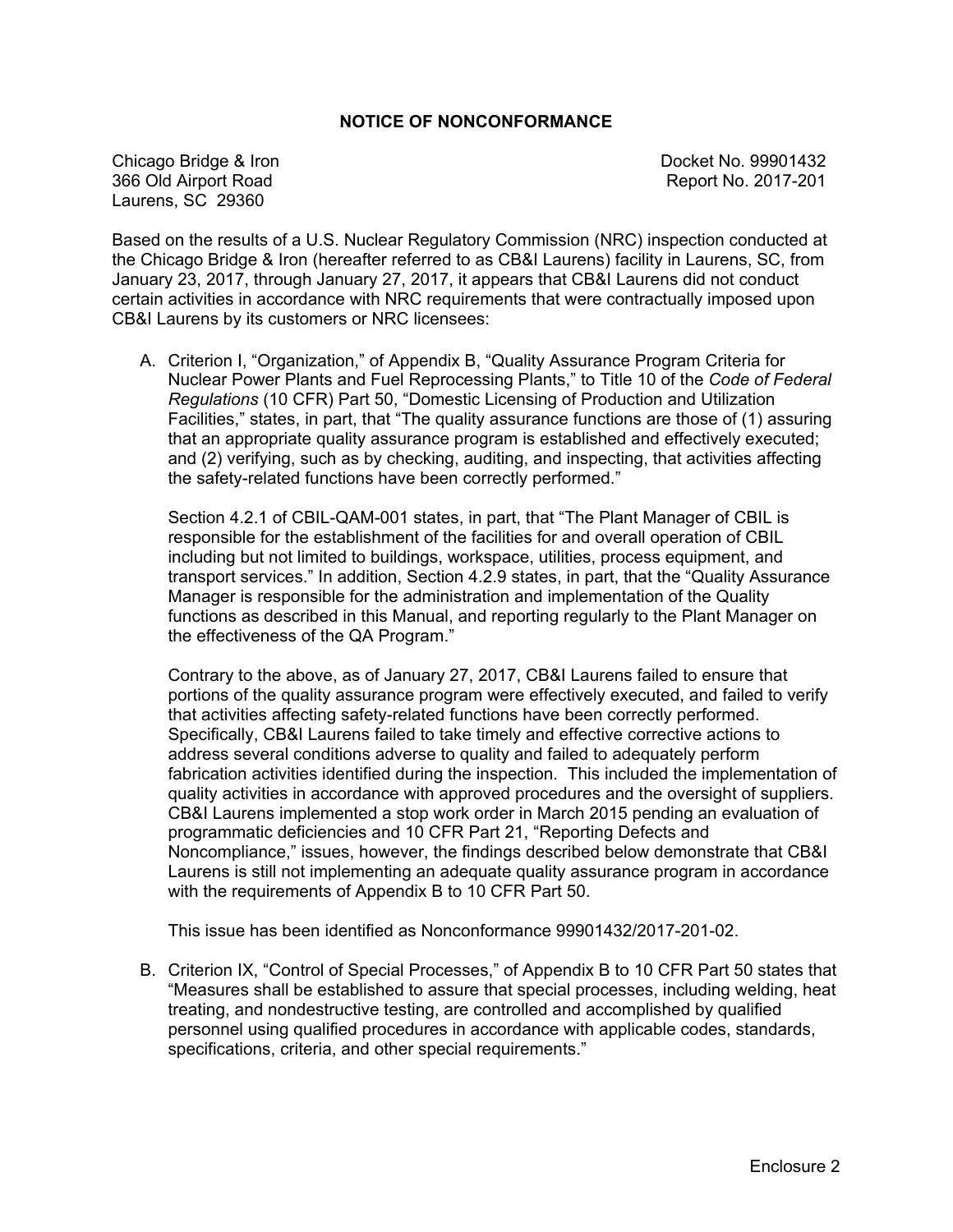Section 2.3.5 of CB&I Laurens' Procedure BFS-NWC-1 AD, "Nuclear Welding Material Control AP1000 Addendum," Revision 2, dated April 14, 2016, states that "Welding materials with different heat numbers shall be kept separated." In addition, Section 2.3.3 states that "This [nuclear filler metal storage] area shall be controlled by the Tool Room Attendant." Furthermore, Section 2.3.12 states that "The Bay Foreman is responsible for the recording of the heat/lot number of the welding materials used for a specific weld joint in the applicable spaces on the shop traveler."

Contrary to the above, as of January 27, 2017, CB&I Laurens failed to assure that special processes were controlled and accomplished using qualified procedures in accordance with specifications and acceptance criteria. Specifically, while witnessing a welder preparing for a welding job, the NRC inspection team noted that the Tool Room Attendant allowed the welder to take out his own filler metal and did not verify the heat numbers and amount of filler metal removed from the storage area. In addition, both the filler metal storage area and the welder's filler metal holder had different heats of filler metal that were not separated as required by BFS-NWC-1 AD. When asked for the requirements for the issuance of the filler metal, the Tool Room Attendant was not aware of the specific requirements and did not have immediate access to BFS-NWC-1 AD. Filler metal control is required to assure that each heat of material is documented in the associated traveler and that the correct filler material is used.

This issue has been identified as Nonconformance 99901432/2017-201-03.

C. Criterion X, "Inspection," of Appendix B to 10 CFR Part 50, states, in part, that "A program for inspection of activities affecting quality shall be established and executed by or for the organization performing the activity to verify conformance with the documented instructions, procedures, and drawings for accomplishing the activity. Examinations, measurements, or tests of material or products processed shall be performed for each work operation where necessary to assure quality. If inspection of processed material or products is impossible or disadvantageous, indirect control by monitoring processing methods, equipment, and personnel shall be provided."

Section 6.0 of CB&I Lauren's procedure SP-VT-1, "Examination (Inspection)," Revision 3, dated January 19, 2011, states that "Tools utilized for visual examination shall be, but not limited to tape measure, square, fillet gauges, high low gauges, depth gages, machinist rule, etc." In addition, Section 7.0, "Examination of Fit-up," states the following should be verified:

- "7.2 Proper root gap prior to welding. (Ref. Shaw WPS GEN)
- 7.3 Tolerable mismatch of adjoining parts to be welded. (Ref. Shaw WPS GEN)
- 7.4 Proper angular alignment of mating parts. (Ref. Shaw WPS GEN)."

CB&I Laurens Job Instruction BFS-J1-1, "General Fabrication Procedure," Revision 11, dated July 8, 2016, specifies a root gap of 5/32 inches for manual welding and 3/32 inches for mechanized welding. Westinghouse Electric Company's (WEC) design specification APP-GW-007, "AP1000 Specification for Shop Fabricated Piping," Revision 7, references drawing No. APP-GW-VFY-001, Revision 5, which states, in part, that "the maximum offset shall be 3/32 inches at one point on the weld joint."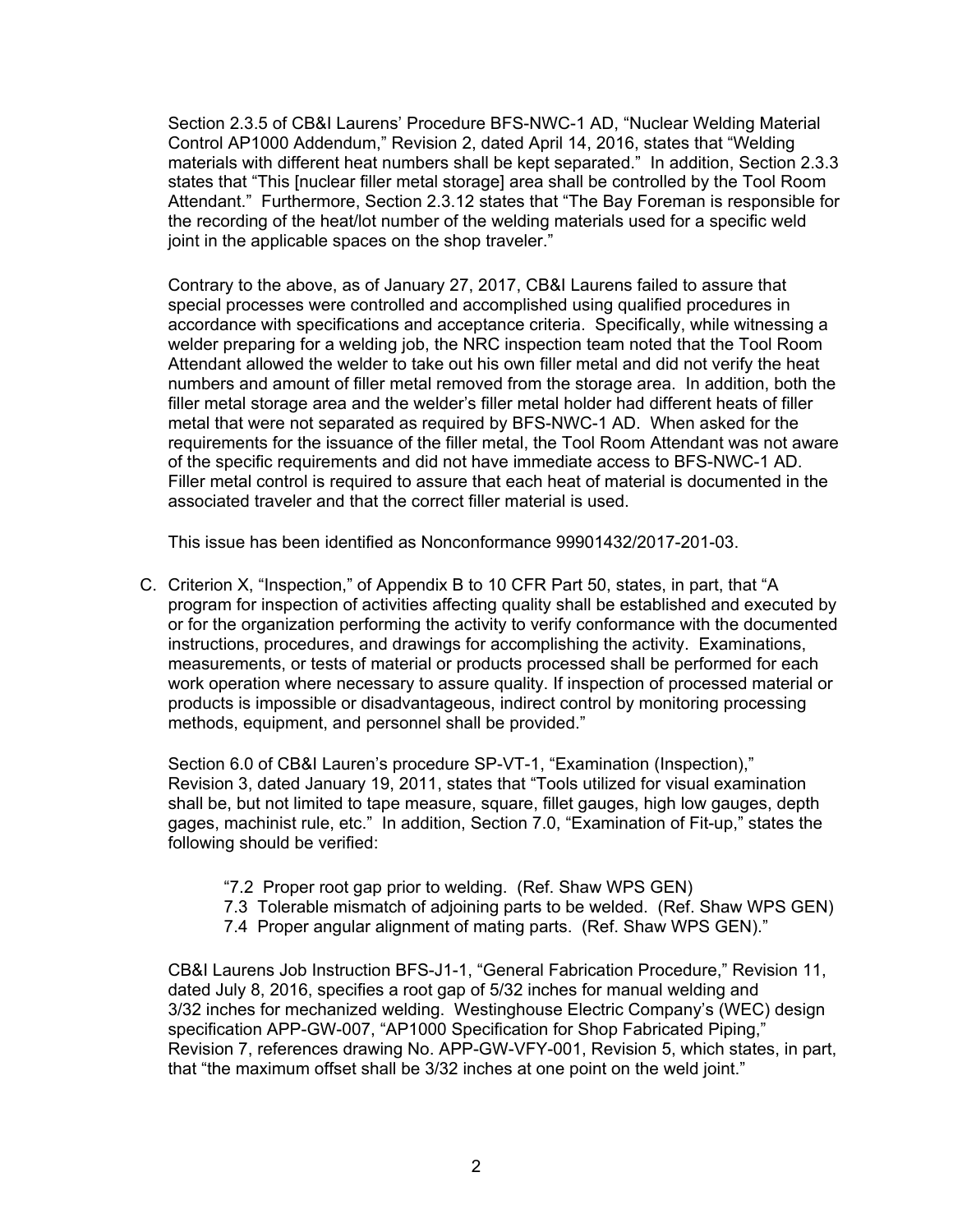Contrary to the above, as of January 27, 2016, CB&I Laurens failed to inspect the fit-up of weld No. 10 on piping spool SV4-RCS-PLW-03D for Vogtle Electric Generating Plant (VEGP) Unit 4 in accordance with the documented instructions to assure quality. Specifically, the QC inspector did not verify that the dimension of the root gap and inside diameter offset/misalignment were within the drawing specifications using the appropriate measuring device or gauge. Instead, the QC inspector relied on visual estimation based on experience only to determine if the required dimensions were met, and signed the fit-up inspections on the traveler as meeting the requirements of BFS-J1-1. By not properly inspecting the fit-up of the weld utilizing the required measuring devices or gauges, the weld is of indeterminate quality and may result in a welder and/or a weld procedure not being properly qualified for those specific fit-up dimensions.

This issue has been identified as Nonconformance 99901432/2017-201-04.

D. Criterion XIII, "Handling, Storage and Shipping," of Appendix B to 10 CFR Part 50, states that "Measures shall be established to control the handling, storage, shipping, cleaning and preservation of material and equipment in accordance with work and inspection instructions to prevent damage or deterioration. When necessary for particular products, special protective environments, such as inert gas atmosphere, specific moisture content levels, and temperature levels, shall be specified and provided."

Section 2.1.4, "Protecting Final Surfaces," of WEC Technical Specification No. APP-GW-Z0-602, "Cleaning and Cleanliness Requirements for Equipment for Use in Nuclear Supply and Associated Systems," Revision 3, dated February 18, 2013, states, in part, that "Final surfaces shall be protected with foreign material exclusion (FME) barriers during all processing." In addition, Section 3.9.1, "Protection of Final Cleaned Surfaces/Installed Components," states that "Temporary plugs shall be installed in component openings."

Contrary to the above, as of January 27, 2016, CB&I Laurens failed to control the storage, cleaning and preservation of material and equipment in accordance with work and inspection instructions to prevent damage or deterioration. Specifically, CB&I Laurens did not maintain cleanliness of numerous piping spools, including valves that have inaccessible areas, by not installing end cap plugs after final cleaning. The final cleaned piping spools were in an area that had no personnel, the building doors were open with wind blowing dirt into the building, and was observed to be in this condition for at least two days. Loss of cleanliness can affect the components ability to resist degradation and affect the maintenance of the plant chemistry in the safety related systems.

This issue has been identified as Nonconformance 99901432/2017-201-05.

E. Criterion V, "Instructions, Procedures, and Drawings," of Appendix B to 10 CFR Part 50, states that "Activities affecting quality shall be prescribed by documented instructions, procedures, or drawings, of a type appropriate to the circumstances and shall be accomplished in accordance with these instructions, procedures, or drawings. Instructions, procedures, or drawings shall include appropriate quantitative or qualitative acceptance criteria for determining that important activities have been satisfactorily accomplished.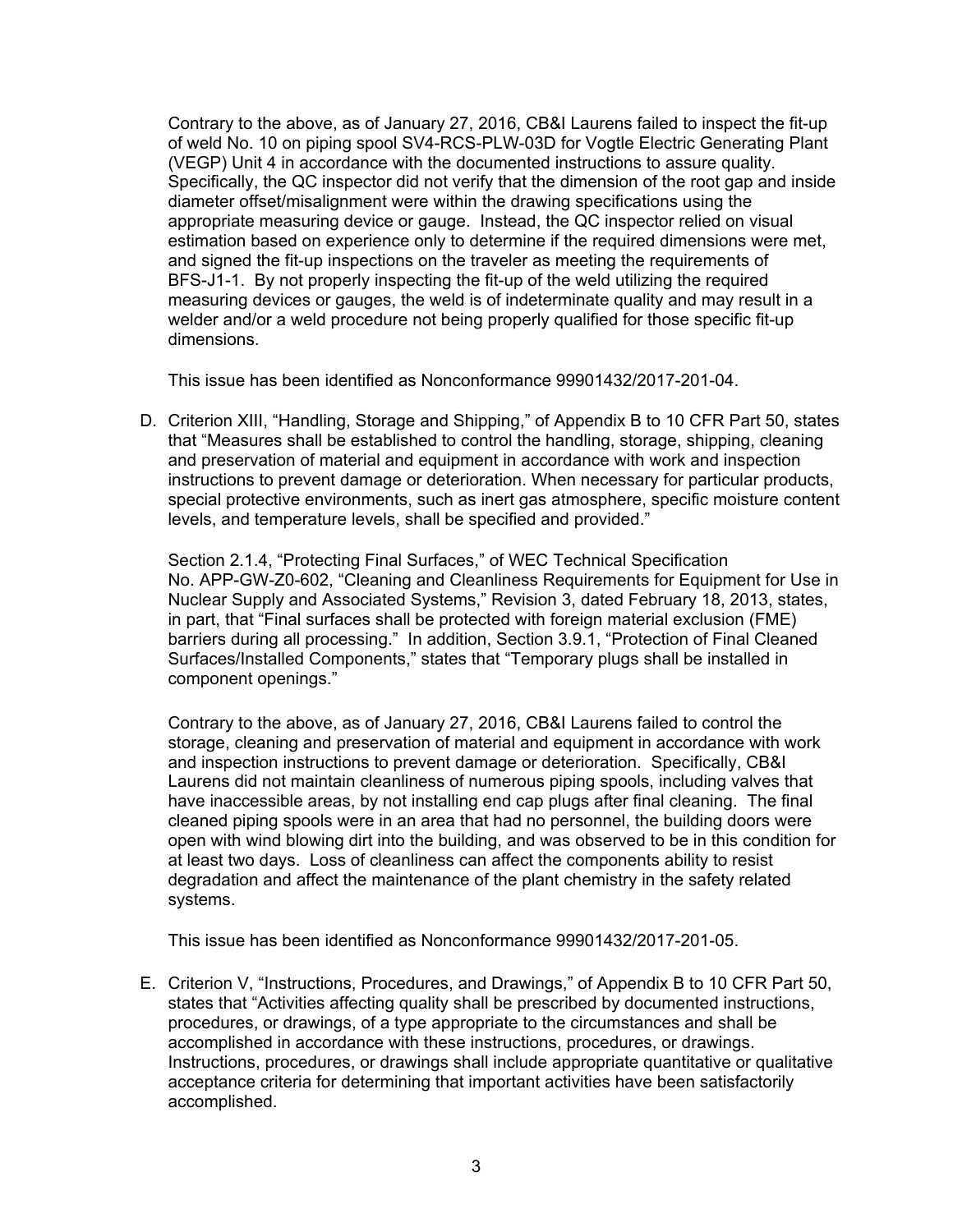Section 2.3.12 of CB&I Lauren's Procedure BFS-NWC-1 AD, states that "The Bay Foreman is responsible for the recording of the heat/lot number of the welding materials used for a specific weld joint in the applicable spaces on the shop traveler."

In addition, Section 8.4.9.4 of CB&I Laurens Quality Assurance Manual CBIL-QAM-001, Revision 25, dated April 19, 2016, states that "The welder shall record their identification symbol, WPS [weld procedure specification] number and revision number, filler metal heat number, and date in the applicable spaces on the shop traveler."

Contrary to the above, as of January 27, 2016, CB&I Laurens failed to assure procedures had appropriate acceptance criteria to accomplish activities and had been implemented by trade personnel. Specifically, a welder did not document the required information in the shop traveler while welding on piping spool No. SV4-RCS-PLW-03B for VEGP Unit 4 on both current and previous work. The information the welder failed to record as required by procedure BFS-NWC-1 included the welder identification, filler metal heat number and weld procedure specification used. The welder and shop foreman noted that he was required to record this information on the traveler for current and past dates. Not recording the required information may lead to lack of traceability of the material used (i.e., different filler metal or heat numbers).

This issue has been identified as Nonconformance 99901432/2017-201-06.

F. Criterion XVI, "Corrective Action," of Appendix B to 10 CFR Part 50, states, in part, that "Measures shall be established to assure that conditions adverse to quality, such as failures, malfunctions, deficiencies, deviations, defective material and equipment, and nonconformances are promptly identified and corrected."

Section 16.2.8.1 of CBIL-QAM-001 states that "The implementation of corrective action for significant conditions adverse to quality shall be verified and shall be assessed to determine its effectiveness." In addition, Section 16.2.8.3 states that "After verification of completion of corrective action, follow-up reviews, surveillance, or auditing shall be performed to determine whether actions taken have been and continue to be effective. When corrective actions have not been effective, further analysis shall be performed to identify and correct the cause. In addition, the problem shall receive escalated management attention."

Contrary to the above, as of January 27, 2017, CB&I Laurens failed to correct conditions adverse to quality. Specifically, CB&I Laurens closed its corrective/preventive action requests (C/PARs) Nos. 533 and 534 without adequately implementing the corrective actions to address Notice of Nonconformance (NON) 99901432/2015-201-03 from the 2015 NRC Inspection Report No. 99901432/2015-201. In response to NON 99901432/2015-201-03, CB&I Laurens initiated C/PARs Nos. 533 and 534 to address their failure to establish adequate measures for source evaluation and selection of contractors and subcontractors as demonstrated through the following examples:

1. The corrective actions implemented by CB&I Laurens for the evaluation and selection of the commercial services provided by Wyman Gordon Pipe and Fittings (WGPF) for the procurement of piping included CB&I Laurens qualifying WGPF to work under CB&I Laurens' quality assurance program. The NRC inspection team noted that WGPF procured the calibration services of their measuring and test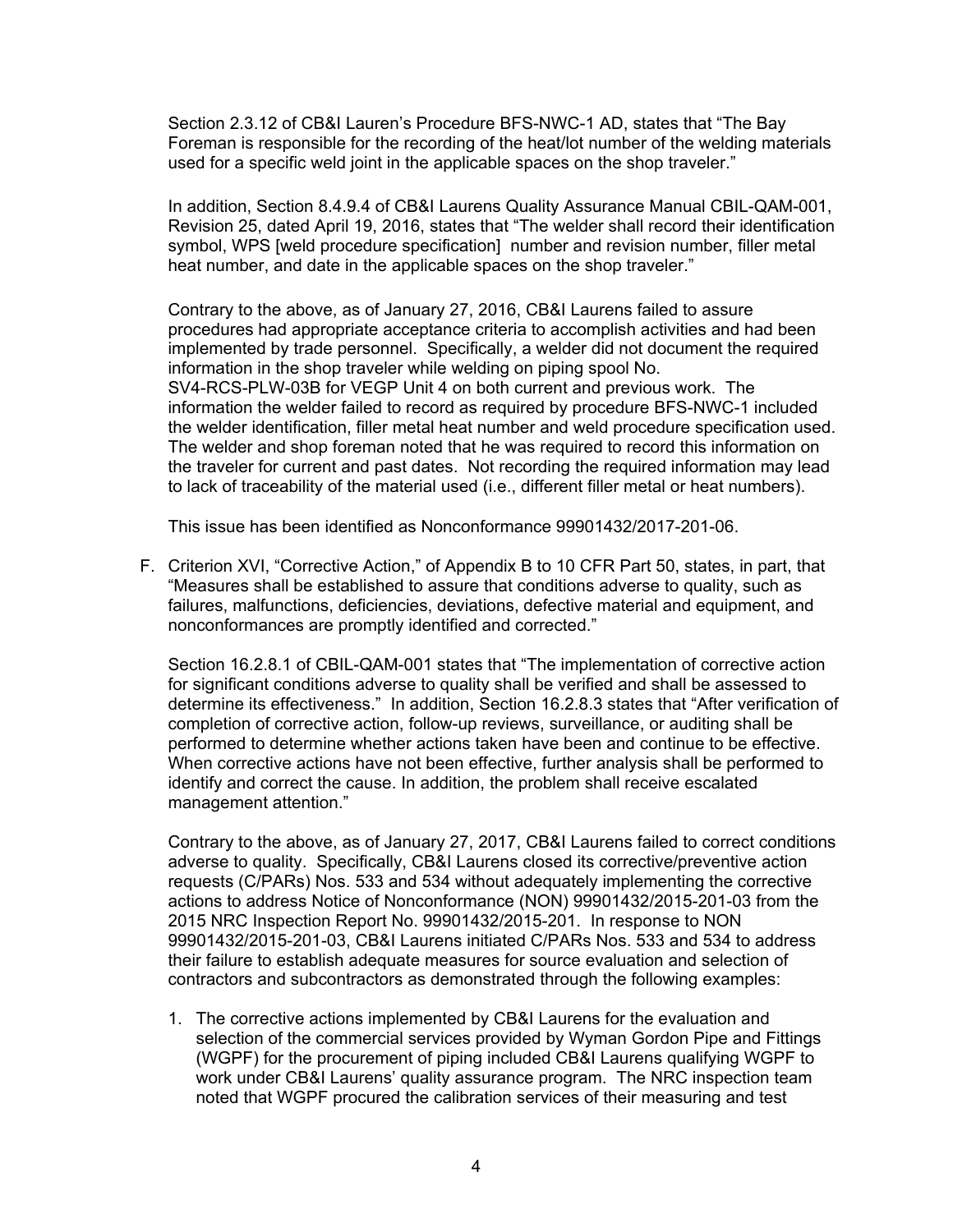equipment (M&TE) from a commercial sub-supplier. However, CB&I Laurens did not perform any additional oversight activities that would provide reasonable assurance that the M&TE was adequately controlled, calibrated, and adjusted at specified periods to maintain accuracy within necessary limits.

2. The corrective actions implemented by CB&I Laurens for the evaluation and selection of the commercial services provided Pinson Valley Heat Treating (PVHT) for the procurement of heat treating services included performing a commercial-grade survey as part of CB&I Laurens' commercial-grade dedication of PVHT, however, CB&I Laurens did not verify that certain critical characteristics identified in the technical evaluation for calibration services were adequately controlled. CB&I Laurens' commercial-grade survey of PVHT did not verify that they had imposed and verified the necessary controls on their commercial sub-suppliers for the calibration of PVHT's M&TE. CB&I Laurens did not perform any additional verification or acceptance activities to ensure that the identified critical characteristics were adequately controlled and the components would perform their intended safety function.

This issue has been identified as Nonconformance 99901432/2017-201-08.

Please provide a written statement or explanation to the U.S. Nuclear Regulatory Commission, ATTN: Document Control Desk, Washington, DC 20555-0001, with a copy to the Chief, Quality Assurance Vendor Inspection Branch-2 Vendor Branch, Division of Construction Inspection and Operational Programs, Office of New Reactors, within 30 days of the date of the letter transmitting this Notice of Nonconformance. This reply should be clearly marked as a "Reply to a Notice of Nonconformance" and should include for each noncompliance: (1) the reason for the noncompliance or, if contested, the basis for disputing the noncompliance; (2) the corrective steps that have been taken and the results achieved; (3) the corrective steps that will be taken to avoid further noncompliance; and (4) the date when the corrective action will be completed. Where good cause is shown, the NRC will consider extending the response time.

Because your response will be made available electronically for public inspection in the NRC Public Document Room or from the NRC's Agencywide Documents Access and Management System, which is accessible from the NRC Web site at http://www.nrc.gov/readingrm/adams.html, to the extent possible, it should not include any personal privacy, proprietary, or Safeguards Information (SGI) so that the NRC can make it available to the public without redaction. If personal privacy or proprietary information is necessary to provide an acceptable response, then please provide a bracketed copy of your response that identifies the information that should be protected and a redacted copy of your response that deletes such information. If you request that such material be withheld, you must specifically identify the portions of your response that you seek to have withheld and provide in detail the bases for your claim of withholding (e.g., explain why the disclosure of information would create an unwarranted invasion of personal privacy or provide the information required by 10 CFR 2.390(b) to support a request for withholding confidential commercial or financial information). If Safeguards SGI is necessary to provide an acceptable response, please provide the level of protection described in 10 CFR 73.21, "Protection of Safeguards Information: Performance Requirements."

Dated this the 30<sup>th</sup> day of March 2017.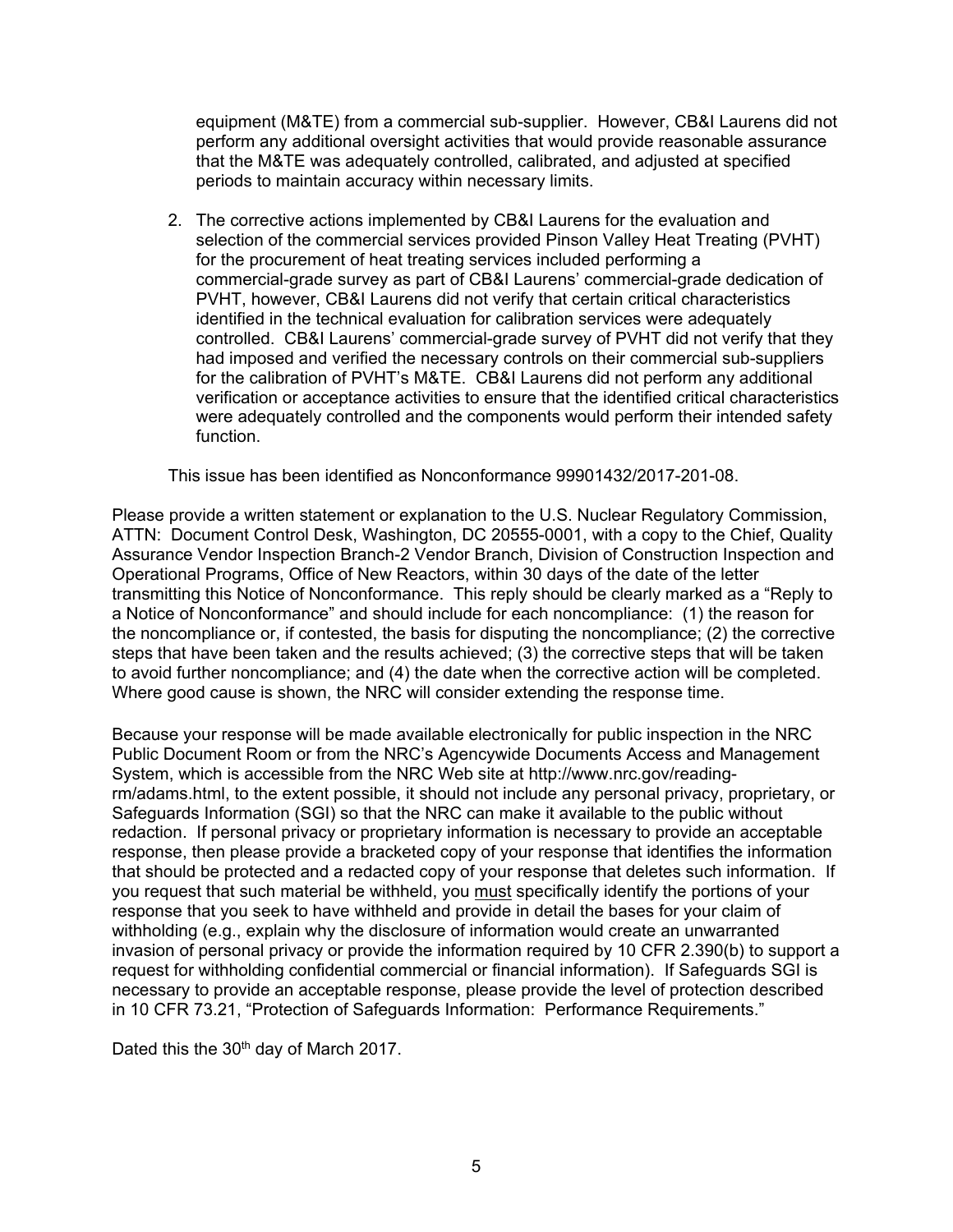## **U.S. NUCLEAR REGULATORY COMMISSION OFFICE OF NEW REACTORS DIVISION OF CONSTRUCTION INSPECTION AND OPERATIONAL PROGRAMS VENDOR INSPECTION REPORT**

| Docket No.:                                                                                                                                     | 99901432                                                                                                                                                                                                                                                                                                                                                                                                                                                                                                                                                                                                                                                     |                                                                                      |  |  |
|-------------------------------------------------------------------------------------------------------------------------------------------------|--------------------------------------------------------------------------------------------------------------------------------------------------------------------------------------------------------------------------------------------------------------------------------------------------------------------------------------------------------------------------------------------------------------------------------------------------------------------------------------------------------------------------------------------------------------------------------------------------------------------------------------------------------------|--------------------------------------------------------------------------------------|--|--|
| Report No.:                                                                                                                                     | 99901432/2017-201                                                                                                                                                                                                                                                                                                                                                                                                                                                                                                                                                                                                                                            |                                                                                      |  |  |
| Vendor:                                                                                                                                         | Chicago Bridge & Iron<br>366 Old Airport Road<br>Laurens, SC 29360                                                                                                                                                                                                                                                                                                                                                                                                                                                                                                                                                                                           |                                                                                      |  |  |
| <b>Vendor Contact:</b><br>Mr. James M. Rossignol<br><b>Quality Assurance Manager</b><br>E-mail: James.Rossignol@cbi.com<br>Phone: 864-6863-3986 |                                                                                                                                                                                                                                                                                                                                                                                                                                                                                                                                                                                                                                                              |                                                                                      |  |  |
| <b>Nuclear Industry Activity:</b>                                                                                                               | Chicago Bridge & Iron (hereafter referred to as CB&I Laurens),<br>located in Laurens, SC, has been providing pipe bending and<br>piping fabrication services for over 25 years. CB&I Laurens'<br>scope of supply includes fabrication and assembly of pressure<br>piping, American Society of Mechanical Engineers (ASME)<br>Boiler & Pressure Vessel (B&PV) Code Class 1, 2 & 3 fabrication<br>of supports, and ASME B&PV Class 1, 2, and 3 shop assemblies.<br>CB&I's services include pipe bending, piping fitting and assembly<br>of safety-related piping, and piping modules for the Westinghouse<br>Electric Company AP1000 new reactor construction. |                                                                                      |  |  |
| <b>Inspection Dates:</b>                                                                                                                        | January 23-27, 2017                                                                                                                                                                                                                                                                                                                                                                                                                                                                                                                                                                                                                                          |                                                                                      |  |  |
| Inspectors:                                                                                                                                     | Yamir Diaz-Castillo<br>Jonathan Ortega-Luciano<br>Andrea Keim<br>John Honcharik<br>Jason Christensen                                                                                                                                                                                                                                                                                                                                                                                                                                                                                                                                                         | NRO/DCIP/QVIB-2<br>NRO/DCIP/QVIB-2<br>NRO/DCIP/QVIB-3<br>NRO/DEIA/MCB<br>RII/DCI/IB1 |  |  |
| Approved by:                                                                                                                                    | John P. Burke, Chief<br>Quality Assurance Vendor Inspection Branch-2<br>Division of Construction Inspection<br>and Operational Programs<br><b>Office of New Reactors</b>                                                                                                                                                                                                                                                                                                                                                                                                                                                                                     |                                                                                      |  |  |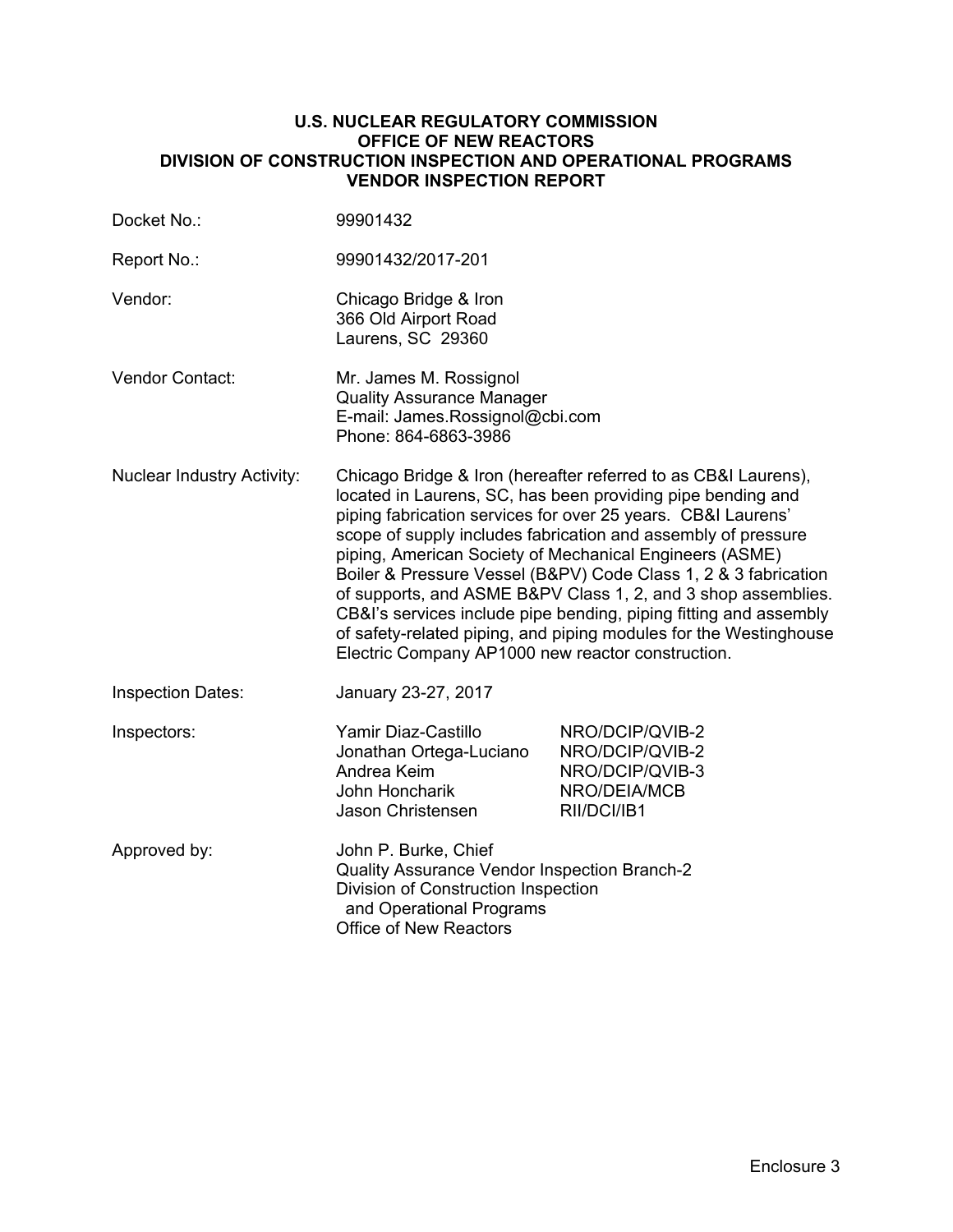# **EXECUTIVE SUMMARY**

Chicago Bridge & Iron 99901432/2017-201

The U.S. Nuclear Regulatory Commission (NRC) staff conducted a vendor inspection at the Chicago Bridge & Iron (hereafter referred to as CB&I Laurens) facility to verify that it had implemented an adequate quality assurance (QA) program that complies with the requirements of Appendix B, "Quality Assurance Criteria for Nuclear Power Plants and Fuel Reprocessing Plants," to Title 10 of the *Code of Federal Regulations* (10 CFR) Part 50, "Domestic Licensing of Production and Utilization Facilities." In addition, the NRC inspection also verified that CB&I Laurens implemented a program under 10 CFR Part 21, "Reporting of Defects and Noncompliance," that met the NRC's regulatory requirements. The NRC inspection team conducted the inspection from January 23-27, 2017. This was the third inspection at the CB&I Laurens facility since 2013.

This technically-focused inspection specifically evaluated CB&I Lauren's implementation of quality activities associated with piping fabrication and testing for the Westinghouse Electric Company (WEC) AP1000 reactor design.

Some of the specific activities observed by the NRC inspection team included:

- mechanized Gas Tungsten Arc Welding (GTAW) using hot wire technique for weld No. 30 on shop traveler No. VS2-RCS-PLW-U30 for Virgil C. Summer Nuclear Station (VC Summer) Unit 2
- oval and ultrasonic thickness measurements for piping bend on piping spool No. VS2-PXS-PLW-934 for VC Summer Unit 2
- fit-up and inspection of the fit-up for weld No. 10 on piping spool No. SV4-RCS-PLW-03D for Vogtle Electric Generating Plant (VEGP) Unit 4
- manual Gas Tungsten Arc Welding (GTAW) for weld No. 30 on shop traveler No. SV4-RCS-PLW-03B for VEGP Unit 4

These regulations served as the bases for the NRC inspection:

- Appendix B to 10 CFR Part 50
- 10 CFR Part 21

During the course of this inspection, the NRC inspection team implemented Inspection Procedure (IP) 43002, "Routine Inspections of Nuclear Vendors," July 15, 2015, IP 43003, "Reactive Inspections of Nuclear Vendors," dated December 14, 2015, IP 43004, "Inspection of Commercial-Grade Dedication Programs," dated November 29, 2013, and IP 36100, "Inspection of 10 CFR Part 21 and Programs for Reporting Defects and Noncompliance," dated February 13, 2012.

The last inspection of CB&I Laurens occurred in March 2015.

The results of this inspection are summarized below.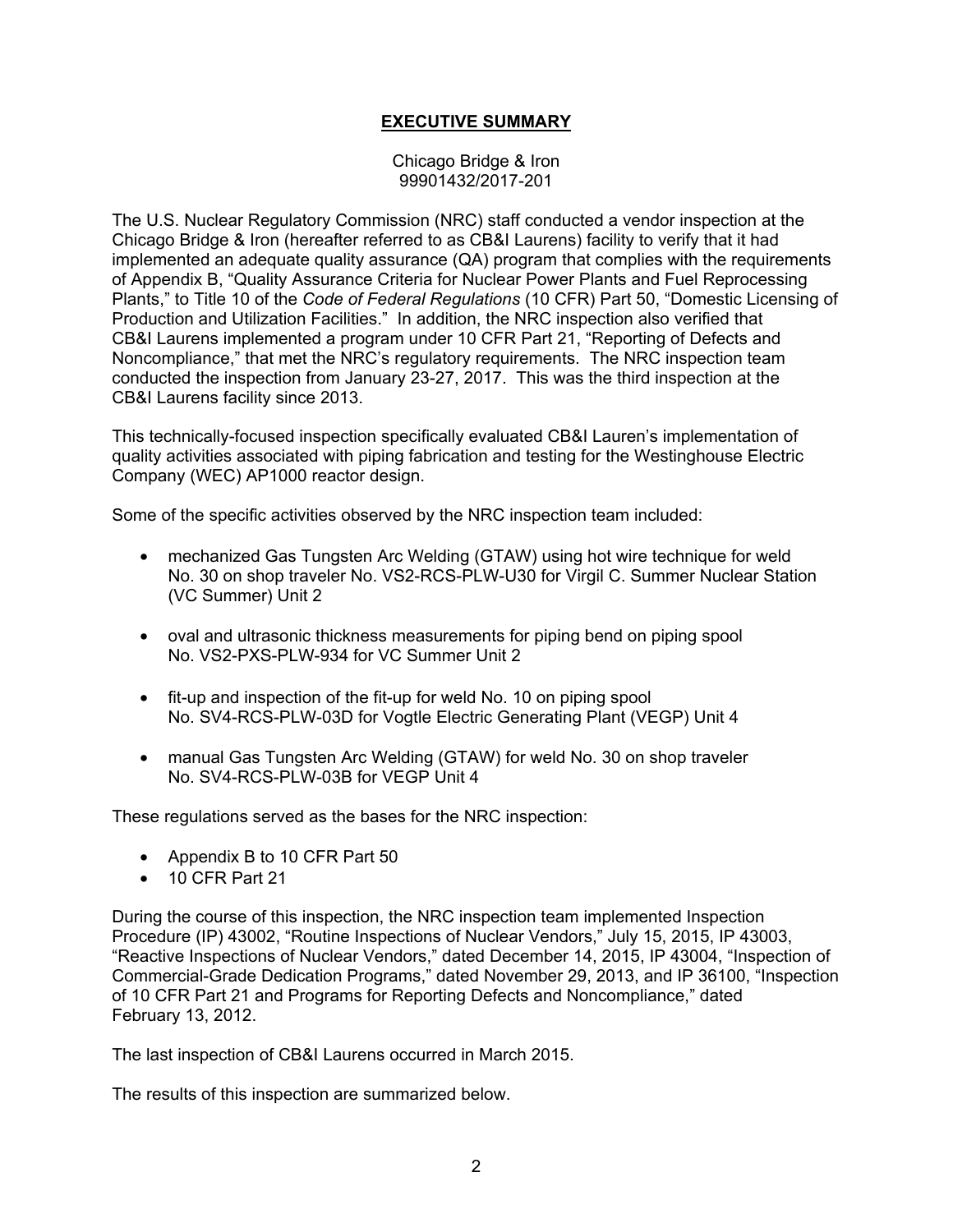# 10 CFR Part 21 Program

The NRC inspection team issued Violation 99901432/2017-201-01 in association with CB&I Laurens' failure to implement the regulatory requirements of 10 CFR Part 21. Violation 99901432/2017-201-01 cites CB&I Laurens for failing to perform an adequate evaluation of a deviation potentially associated with a substantial safety hazard. Specifically, a Quality Control (QC) Manager identified that certain ultrasonic testing (UT) documents were potentially falsified. CB&I Laurens performed an investigation and determined that a Senior QC Specialist had falsified UT records. Rather than performing a new Part 21 evaluation, CB&I Laurens took credit for a Part 21 evaluation that was previously performed as part of a root cause analysis to determine if there was widespread falsification at CB&I Laurens. However, the root cause analysis did not specifically evaluate whether the Senior QC Specialist had performed any safety-related UT work on any piping spools that had been delivered.

# **Organization**

The NRC inspection team issued Nonconformances 99901432/2017-201-02 in association with CB&I Laurens failure to ensure that portions of the QA program were effectively executed, and failed to verify that activities affecting safety-related functions have been correctly performed. Specifically, CB&I Laurens failed to take timely and effective corrective actions to address several conditions adverse to quality and failed to adequately perform fabrication activities identified during the inspection. This included the implementation of quality activities in accordance with approved procedures and the oversight of suppliers.

# Manufacturing Control

The NRC inspection team issued Nonconformances 99901432/2017-201-03, 99901432/2017-201-04, 99901432/2017-201-05, and 99901432/2017-201-06 in association with CB&I Laurens' failure to implement the regulatory requirements of Criterion IX, "Control of Special Processes," Criterion X, "Inspection," Criterion XIII, "Handling, Storage, and Shipping," and Criterion V, "Instructions, Procedures, and Drawings," of Appendix B to 10 CFR Part 50, respectively. Nonconformance 99901432/2017-201-03 cites CB&I Laurens for failing to assure that special processes were controlled and accomplished using qualified procedures in accordance with specifications and acceptance criteria. Nonconformance 99901432/2017-201-04 cites CB&I Laurens for failing to inspect the fit-up of weld No. 10 on piping spool SV4-RCS-PLW-03D for Vogtle Electric Generating Plant Unit 4 in accordance with the documented instructions to assure quality. Nonconformance 99901432/2017-201-05 cites CB&I Laurens for failing to control the storage, cleaning and preservation of material and equipment in accordance with work and inspection instructions to prevent damage or deterioration. Nonconformance 99901432/2017-201-06 cites CB&I Laurens for failing failed to assure procedures had appropriate acceptance criteria to accomplish activities and had been implemented by trade personnel.

# Corrective Action

The NRC inspection team issued Nonconformance 99901432/2017-201-08 in association with CB&I Laurens' failure to implement the regulatory requirements of Criterion XVI of Appendix B to 10 CFR Part 50. Nonconformance 99901432/2017-201-07 cites CB&I Laurens' for failing to correct conditions adverse to quality. Specifically, for Wyman Gordon Pipe Fittings, CB&I Laurens did not perform any additional activities that would provide reasonable assurance that the calibration services were adequately controlled and the components would perform their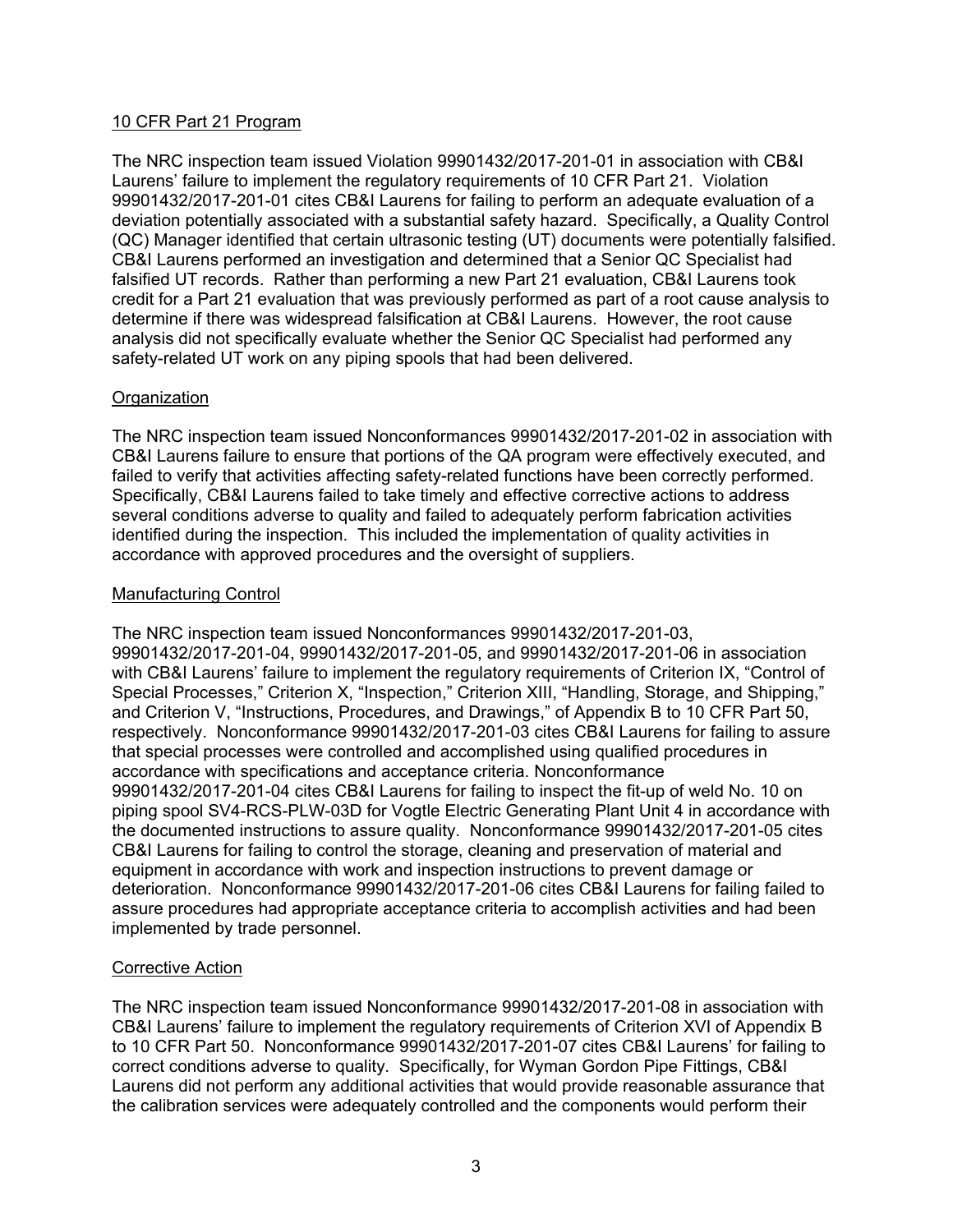intended safety function. In addition, for Pinson Valley Heat Treating, CB&I Laurens did not perform any additional verification or acceptance activities to ensure that the identified critical characteristics were adequately controlled and the components would perform their intended safety function.

The NRC inspection team also issued unresolved item (URI) 99901432/2017-201-07 pending CB&I Lauren's full evaluation of the corrective actions taken for corrective/preventive action report (C/PAR) No. 570, and whether adequate objective evidence supports the extent of condition specified in C/PAR No. 570 as a result of Notice of Nonconformance 99901432/2015-201-02 issued in the NRC inspection report dated May 22, 2015.

#### Other Inspection Areas

The NRC inspection team determined that CB&I Laurens is implementing its programs for design control, commercial-grade dedication, oversight of contracted activities, test control, control of measuring and test equipment, nonconforming materials, parts or components, and internal audits in accordance with the applicable regulatory requirements of Appendix B to 10 CFR Part 50. Based on the limited sample of documents reviewed and activities observed, the NRC inspection team also determined that CB&I Laurens is implementing its policies and procedures associated with these programs. No findings of significance were identified.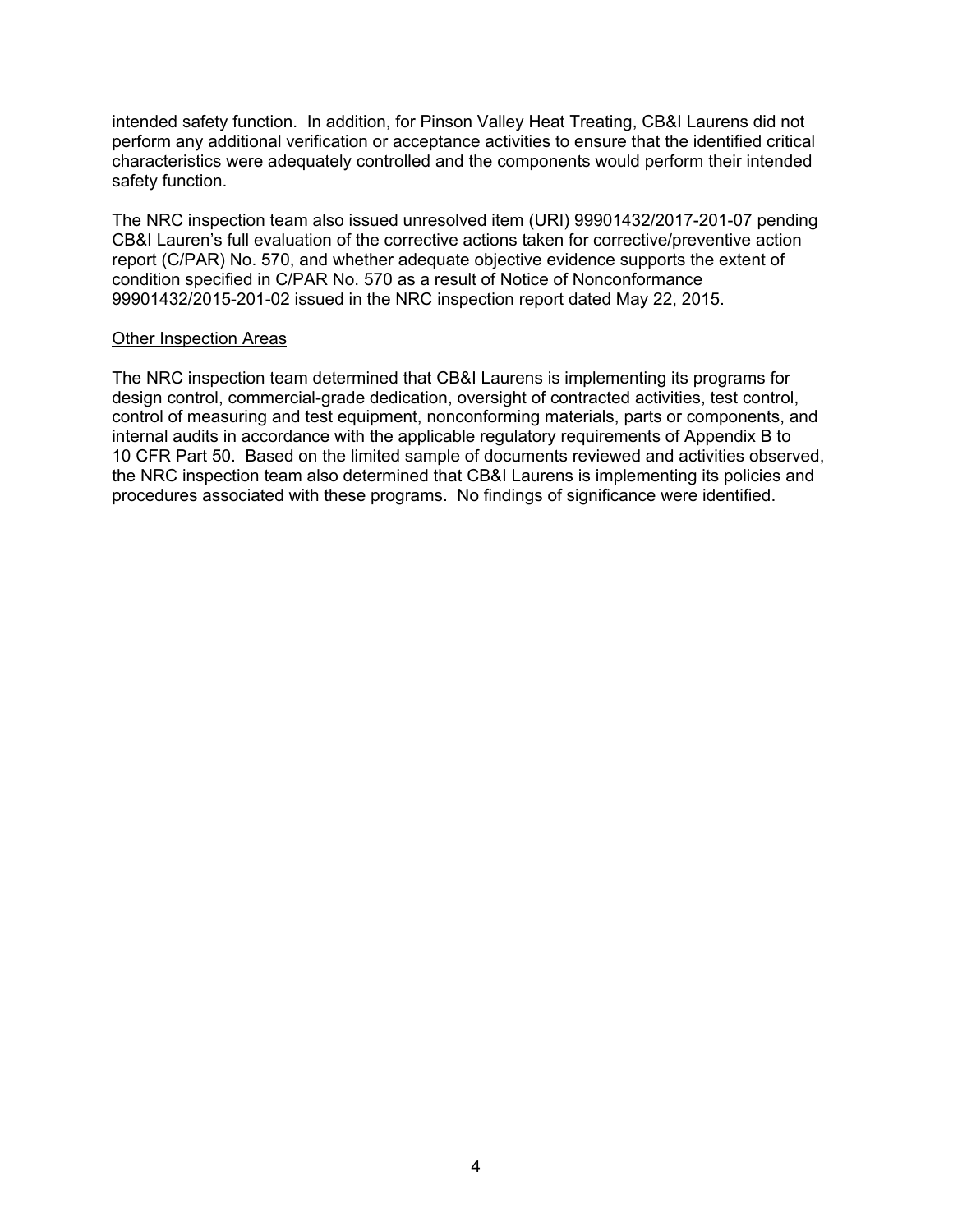# **REPORT DETAILS**

## 1. 10 CFR Part 21 Program

#### a. Inspection Scope

The NRC inspection team reviewed Chicago Bridge & Iron's (hereafter referred to as CB&I Laurens') policies and implementing procedures that govern CB&I Laurens' 10 CFR Part 21, "Reporting of Defects and Noncompliance," program to verify compliance with the regulatory requirements. In addition, the NRC inspection team evaluated the 10 CFR Part 21 postings and a sample of CB&I Laurens' purchase orders (PO) for compliance with the requirements of 10 CFR 21.21, "Notification of Failure to Comply or Existence of a Defect and its Evaluation," and 10 CFR 21.31, "Procurement Documents." The NRC inspection team also verified that CB&I Laurens' nonconformance and corrective action procedures provide a link to the 10 CFR Part 21 program.

The NRC inspection team also discussed the 10 CFR Part 21 program with CB&I Laurens' management and technical staff. The attachment to this inspection report lists the documents reviewed by the NRC inspection team.

#### b. Observations and Findings

During the review of a sample of Part 21 evaluations, the NRC inspection team noted that a Quality Control (QC) Manager identified that certain ultrasonic testing (UT) documents were potentially falsified. CB&I Laurens performed an investigation and determined that a Senior QC Specialist had falsified UT records. Rather than performing a new Part 21 evaluation, CB&I Laurens took credit for a Part 21 evaluation that was previously performed as part of a root cause analysis to determine if there was widespread falsification at CB&I Laurens. However, the root cause analysis did not specifically evaluate whether the falsification of UT test records could create a substantial safety hazard on any piping spools that had been delivered. The NRC inspection team identified this issue as Violation 99901432-2017-201-01 for CB&I Laurens' failure to adequately evaluate a deviation potentially associated with a substantial safety hazard.

# c. Conclusion

The NRC inspection team issued Violation 99901432/2017-201-01 in association with CB&I Laurens' failure to implement the regulatory requirements of 10 CFR Part 21. Violation 99901432/2017-201-01 cites CB&I Laurens for failing to perform an adequate evaluation of a deviation potentially associated with a substantial safety hazard. Specifically, a QC Manager identified that certain UT documents were potentially falsified. CB&I Laurens performed an investigation and determined that a Senior QC Specialist had falsified UT test records. Rather than performing a new Part 21 evaluation, CB&I Laurens took credit for a Part 21 evaluation that was previously performed as part of a root cause analysis to determine if there was widespread falsification at CB&I Laurens. However, the root cause analysis did not specifically evaluate whether the falsification of UT test records could create a substantial safety hazard on any piping spools that had been delivered.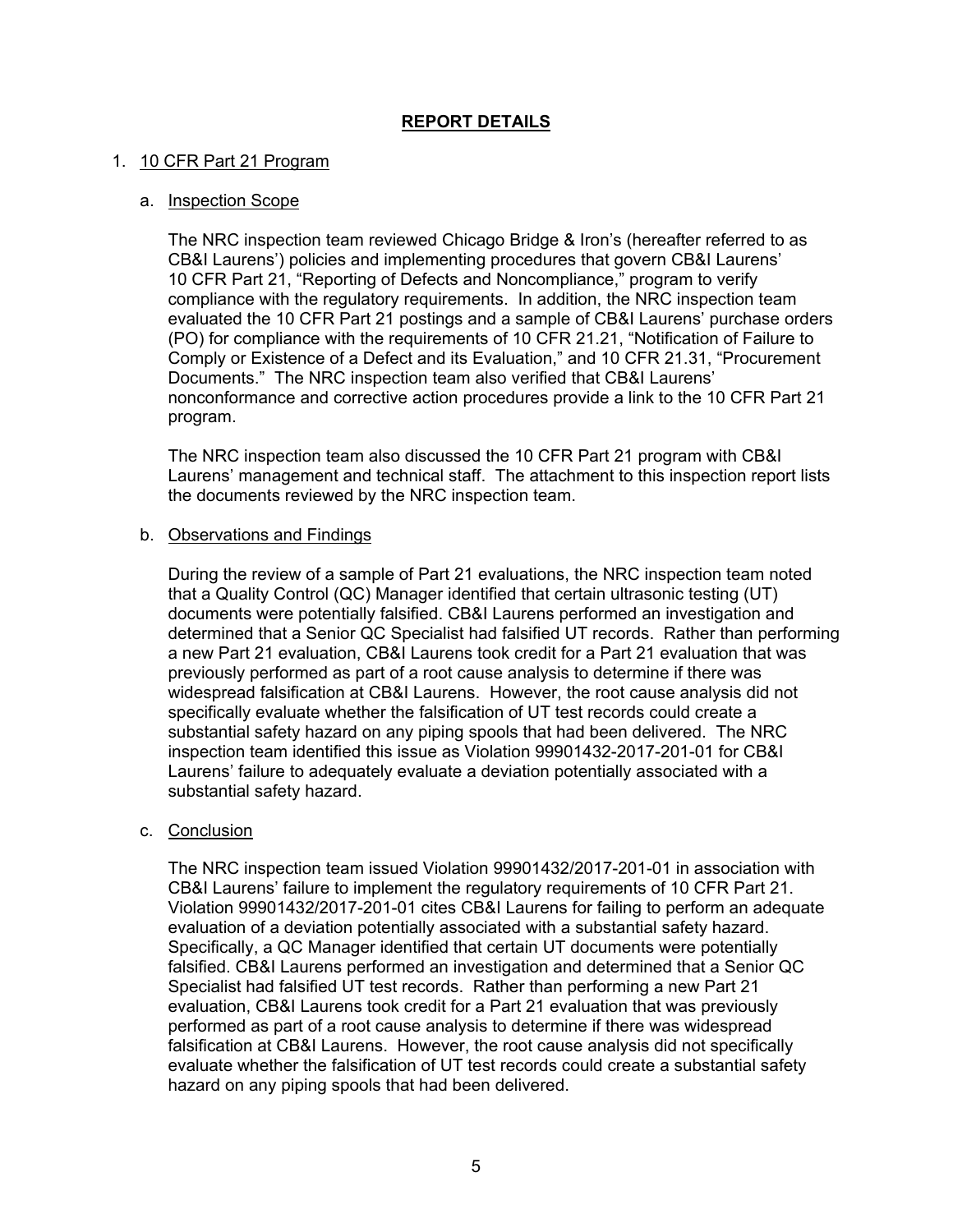## 2. Organization

## a. Inspection Scope

The NRC inspection team evaluated the overall implementation of CB&I Laurens' Quality Assurance (QA) program to verify compliance with the requirements of Criterion I, "Organization," of Appendix B, "Quality Assurance Criteria for Nuclear Power Plants and Fuel Reprocessing Plants," to 10 CFR Part 50, "Domestic Licensing of Production and Utilization Facilities."

## b. Observations and Findings

This was the third NRC inspection of CB&I Laurens. The NRC had previously inspected CB&I Laurens in August 2013 and March 2015. On both of these inspections the NRC identified issues with the implementation of CB&I Laurens QA program and issued several Notices of Nonconformances (NONs). In addition, during the March 2015 inspection, CB&I Laurens self-imposed a stop work order on all safety-related components pending an evaluation of programmatic deficiencies and Part 21 issues. The stop work order was lifted a few months after.

This inspection was performed to verify the implementation and closure of CB&I Laurens' corrective actions opened in response to the findings from the previous NRC inspections and the corrective actions opened in response to the stop work. However, during this inspection the NRC continued to identify issues with the implementation of CB&I Laurens QA program. As such, due to the issues identified from past NRC inspections and in Sections 3 and 4 below, the NRC determined that CB&I Laurens: (1) failed to take timely and effective corrective actions to address several conditions adverse to quality and (2) failed to adequately perform fabrication activities identified during the inspection. This included the implementation of quality activities in accordance with approved procedures and the oversight of suppliers. The NRC inspection team identified this issue as an example of Nonconformance 99901432/2017-201-02 for CB&I Laurens' failure to ensure that portions of the quality assurance program were effectively executed, and failed to verify that activities affecting safety-related functions have been correctly performed.

#### c. Conclusion

The NRC inspection team issued Nonconformances 99901432/2017-201-02 in association with CB&I Laurens failure to ensure that portions of the QA program were effectively executed, and failed to verify that activities affecting safety-related functions have been correctly performed. Specifically, CB&I Laurens failed to take timely and effective corrective actions to address several conditions adverse to quality and failed to adequately perform fabrication activities identified during the inspection. This included the implementation of quality activities in accordance with approved procedures and the oversight of suppliers.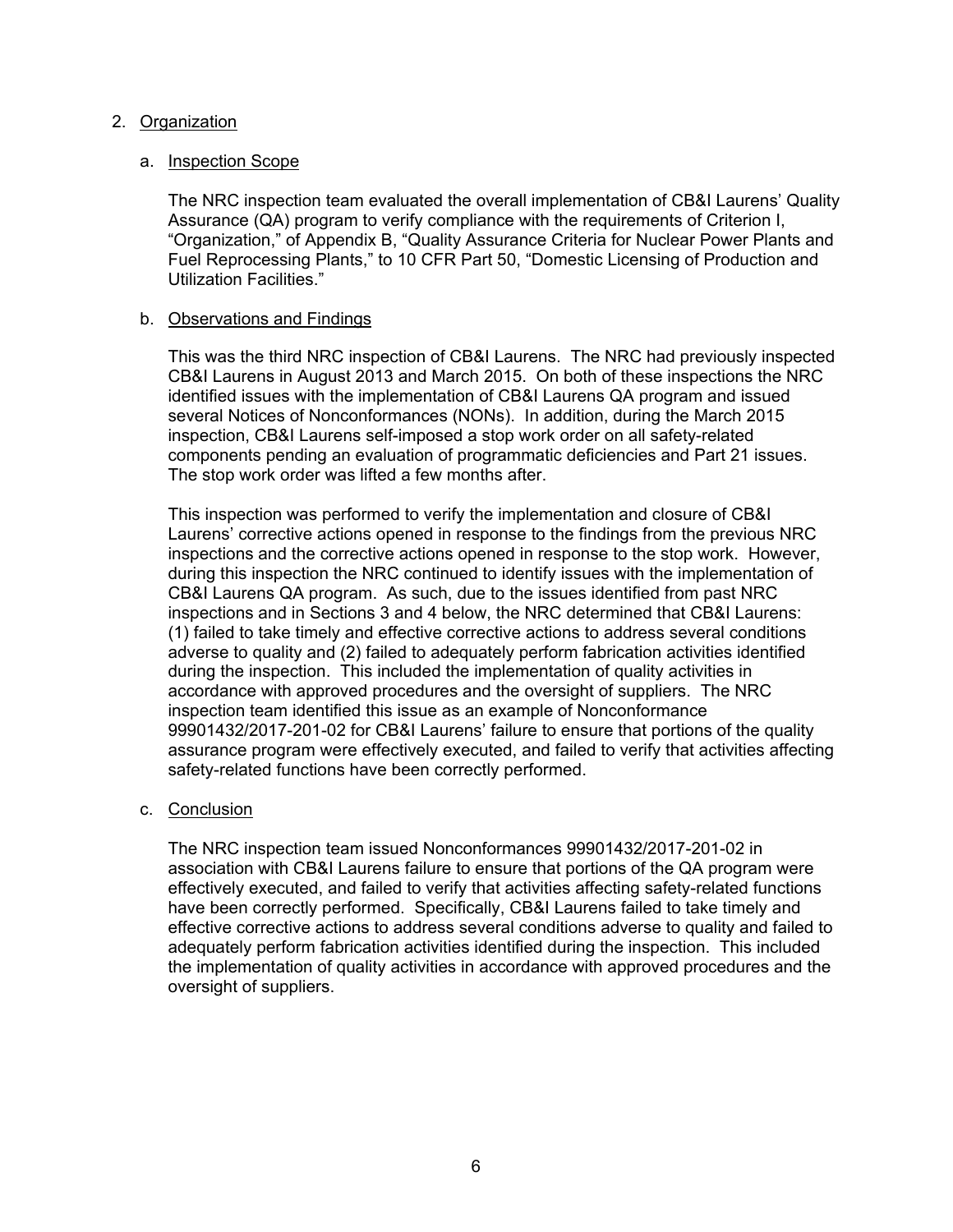#### 3. Manufacturing Control

#### a. Inspection Scope

The NRC inspection team reviewed CB&I Laurens' policies and implementing procedures that govern the control of special processes to verify compliance with the regulatory requirements of Criterion IX, "Control of Special Processes," of Appendix B to 10 CFR Part 50 and with the requirements in Subsection NCA, "General Requirements for Division 1 and Division 2," Subsection NB, "Class 1 Components," Subsection NC, "Class 2 Components," and Subsection ND, "Class 3 Components," of Section III, "Rules for Construction of Nuclear Facility Components," Section V, "Nondestructive Examination," and Section IX, "Welding and Brazing Qualification," of the American Society of Mechanical Engineers (ASME) Boiler and Pressure Vessel (B&PV) Code, 1998 Edition, 2000 Addenda.

For the welding activities observed, the NRC inspection team reviewed shop travelers, weld procedure specifications (WPSs), supporting procedure qualification records (PQRs), ASME B&PV Code data reports, and the calibration certificates of the welding equipment. The NRC inspection team also reviewed the processes for controlling weld filler metal and cleanliness of the piping components were performed in accordance with the applicable requirements.

The NRC inspection team also discussed the control of special processes program with CB&I Laurens' management and technical staff. The attachment to this inspection report lists the documents reviewed by the NRC inspection team.

#### b. Observations and Findings

At the time of the inspection, CB&I Laurens was fabricating AP1000 piping spools for Vogtle Electric Generating Plant (VEGP) Units 3 and 4, and Virgil C. Summer Nuclear Station (VC Summer) Units 2 and 3. The NRC inspection team witnessed mechanized Gas Tungsten Arc Welding (GTAW) using hot wire technique for weld No. 30 on shop traveler VS2-RCS-PLW-U30 for VC Summer Unit 2. The NRC inspection team verified that the WPS used (No. N803, Revision 4) was qualified in accordance with the applicable requirements of Sections III and IX of the ASME B&PV Code. The NRC inspection team also verified that the PQRs met the applicable requirements of Section IX of the ASME B&PV Code.

The NRC inspection team observed the weld material storage area and how weld material was controlled in accordance with the CB&I Laurens procedures. While witnessing a welder preparing for a welding job, the NRC inspection team noted that the Tool Room Attendant allowed the welder to take out his own filler metal and did not verify the heat numbers and amount of filler metal removed from the storage area. After the NRC inspection team asked the Tool Room Attendant to verify the filler metal, it was observed that for one heat of filler metal the welder had taken out less than specified, while for another heat of filler metal the welder exceeded the amount of filler metal to be taken. In addition, both the filler metal storage area and the welder's filler metal holder had different heats of filler metal that were not separated as required by BFS-NWC-1 AD, "Nuclear Welding Material Control AP1000 Addendum," Revision 2, dated April 14, 2016. When asked for the requirements for the issuance of the filler metal, the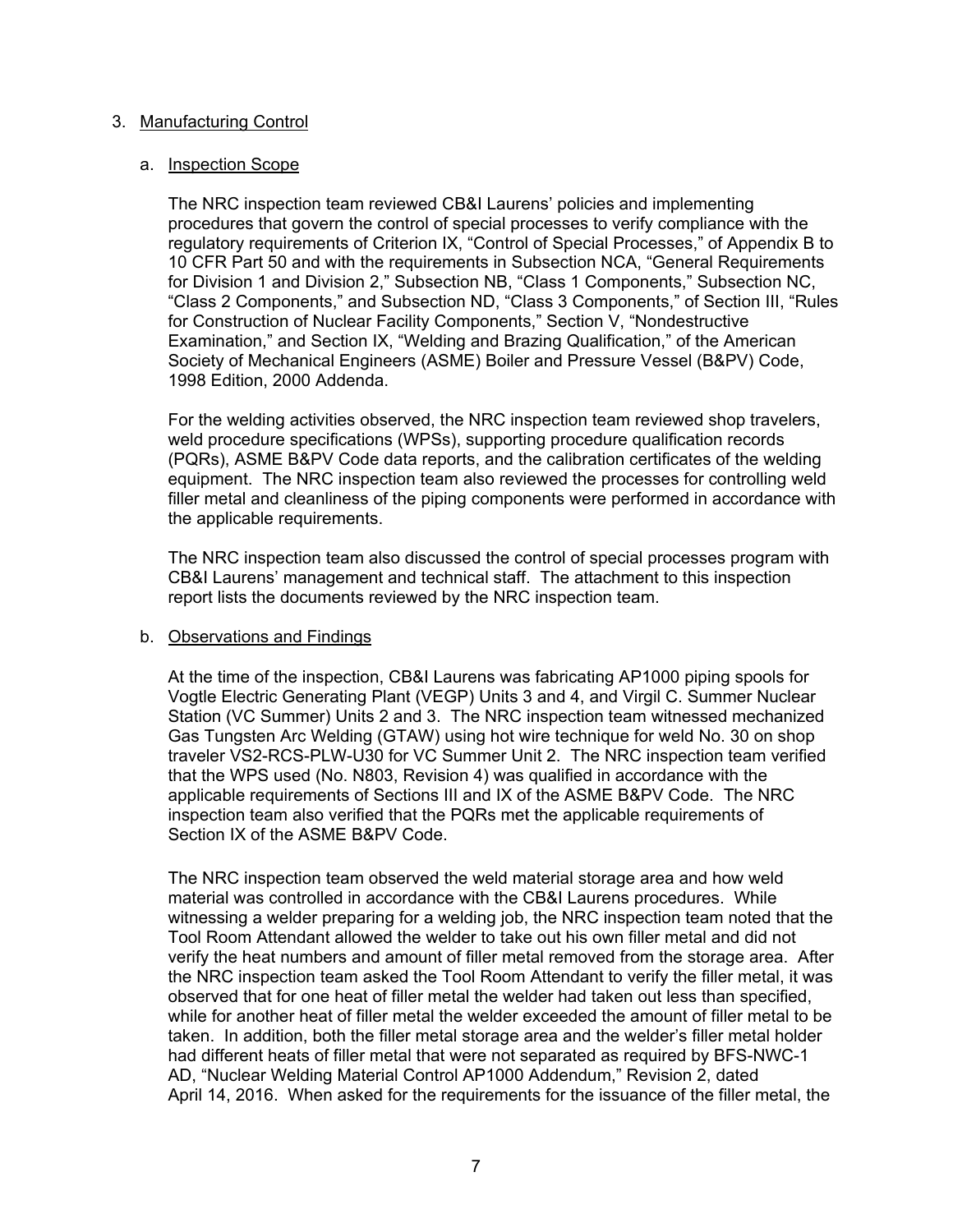Tool Room Attendant was not aware of the specific requirements and did not have immediate access to BFS-NWC-1 AD. Section 2.3.5 of CB&I Lauren's Procedure BFS-NWC-1 AD, "Nuclear Welding Material Control AP1000 Addendum," Revision 2, dated April 14, 2016, states that "Welding materials with different heat numbers shall be kept separated." In addition, Section 2.3.3 states "This [nuclear filler metal storage] area shall be controlled by the Tool Room Attendant."

The NRC inspection team identified this issue as an example of Nonconformance 99901432/2017-201-03 for CB&I Laurens' failure to assure that special processes were controlled and accomplished using qualified procedures in accordance with specifications and acceptance criteria. CB&I Laurens initiated Corrective Action Report (CAR) No. 2017-26 to address this issue.

The NRC inspection team also witnessed a fit-up and inspection of the fit-up for weld No. 10 on piping spool No. SV4-RCS-PLW-03D for VGEP Unit 4. The QC inspector performed the fit-up inspection with only a flashlight and relied on visual estimation based on experience only, and not on a measuring device or gauge to determine if the dimensions met the requirements. Section 6.0 of CB&I Lauren's procedure No. SP-VT-1, "Examination (Inspection)," Revision 3, dated January 19, 2011 states that "Tools utilized for visual examination shall be, but not limited to tape measure, square, fillet gauges, high low gauges, depth gages, machinist rule, etc." In addition, Section 7.0, "Examination of Fit-up," states the following should be verified:

- "7.2 Proper root gap prior to welding. (Ref. Shaw WPS GEN)
- 7.3 Tolerable mismatch of adjoining parts to be welded. (Ref. Shaw WPS GEN)
- 7.4 Proper angular alignment of mating parts. (Ref. Shaw WPS GEN)"

Furthermore, CB&I Laurens Job Instruction No. BFS-J1-1, "General Fabrication Procedure," Revision 11, dated July 8, 2016, specifies a requirements of a root gap of 5/32 inches for manual welding and 3/32 inches for mechanized welding. Westinghouse Electric Company's (WEC) design specification No. APP-GW-007, "AP1000 Specification for Shop Fabricated Piping," Revision 7, references Drawing APP-GW-VFY-001, "AP1000 Weld End Configuration for Stainless Steel, Carbon Steel and Alloy Steel Auxiliary Piping Components," Revision 2, dated February 11, 2015, which states, in part, that "the maximum offset shall be 3/32 inches at one point on the weld joint."

The NRC inspection team identified this issue as an example of Nonconformance 99901432/2017-201-04 for CB&I Laurens' failure inspect the fit-up of weld No. 10 on piping spool SV4-RCS-PLW-03D in accordance with the documented instructions to assure quality. CB&I Laurens initiated CAR No. 2017-27 to address this issue.

The NRC inspection team performed a walk through of the paint shop to observe the cleanliness control of the piping spools though no active work was being performed at the time since the work shift had ended. However, the NRC inspection team observed that numerous piping spools that were final cleaned, including some piping spools that had valves with inaccessible areas, were lying unattended with no cleanliness barriers in the paint shop. The final cleaned piping spools were in an area that had no personnel, the building doors were open with wind blowing dirt into the building, and were observed to be in this condition for at least two days.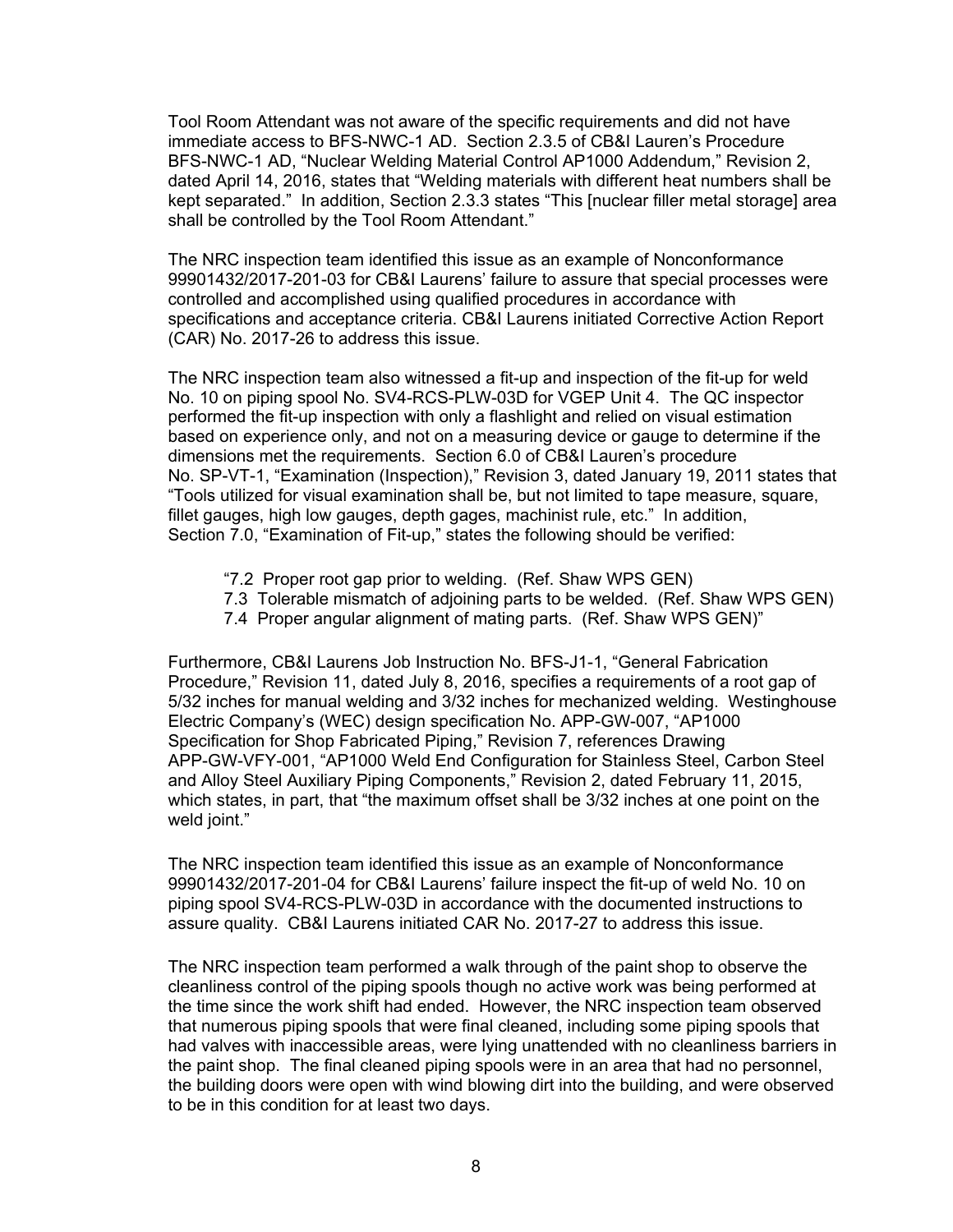Section 2.1.4, "Protecting Final Surfaces," of WEC Technical Specification No. APP-GW-Z0-602, "Cleaning and Cleanliness Requirements for Equipment for Use in Nuclear Supply and Associated Systems," Revision 3, dated February 18, 2013, states, in part, that "Final surfaces shall be protected with foreign material exclusion (FME) barriers during all processing." In addition, Section 3.9.1, "Protection of Final Cleaned Surfaces/Installed Components," of the WEC Technical Specification APP-GW-Z0-602 states that "Temporary plugs shall be installed in component openings."

The NRC inspection team identified this issue as an example of Nonconformance 99901432/2017-201-05 for CB&I Laurens' failure to control the storage, cleaning and preservation of material and equipment in accordance with work and inspection instructions to prevent damage or deterioration. CB&I Laurens initiated CAR No. 2017-11 to address this issue.

While verifying that the applicable welding data were recorded in accordance with the applicable requirements, the NRC inspection team noted that the shop traveler for piping spool No. SV4-RCS-PLW-03B for VEGP Unit 4 had numerous line items/steps for weld No. 30. The NRC inspection team asked the welder what step in the shop traveler process was the welder working on. Neither the welder nor the foreman were able to identify which step the welder was working on. Subsequently, the General Foreman stated this was the third rework being performed to get the piping spool in alignment. However, the NRC inspection team noted that the welder did not record the appropriate information for which he was performing in the current step in the shop traveler process on both current and past dates.

Section 2.3.12 of CB&I Lauren's Procedure BFS-NWC-1 AD, states that "The Bay Foreman is responsible for the recording of the heat/lot number of the welding materials used for a specific weld joint in the applicable spaces on the shop traveler." In addition, Section 8.4.9.4 of CB&I Laurens Quality Assurance Manual CBIL-QAM-001, Revision 25, dated April 19, 2016, states that "The welder shall record their identification symbol, [weld procedure specification] WPS number and revision number, filler metal heat number, and date in the applicable spaces on the shop traveler." The welder and the shop foreman both noted that he was required to record this information on the traveler for the current and past dates.

The NRC inspection team identified this issue as an example of Nonconformance 99901432/2017-201-06 for CB&I Laurens' failure to assure procedures had appropriate acceptance criteria to accomplish activities and had been implemented by trade personnel. CB&I Laurens initiated CAR No. 2017-25 to address this issue.

#### c. Conclusion

The NRC inspection team issued Nonconformances 99901432/2017-201-03, 99901432/2017-201-04, 99901432/2017-201-05, and 99901432/2017-201-06 in association with CB&I Laurens' failure to implement the regulatory requirements of Criterion IX, Criterion X, "Inspection," Criterion XIII, "Handling, Storage, and Shipping," and Criterion V, "Instructions, Procedures, and Drawings," of Appendix B to 10 CFR Part 50, respectively. Nonconformance 99901432/2017-201-03 cites CB&I Laurens for failing to assure that special processes were controlled and accomplished using qualified procedures in accordance with specifications and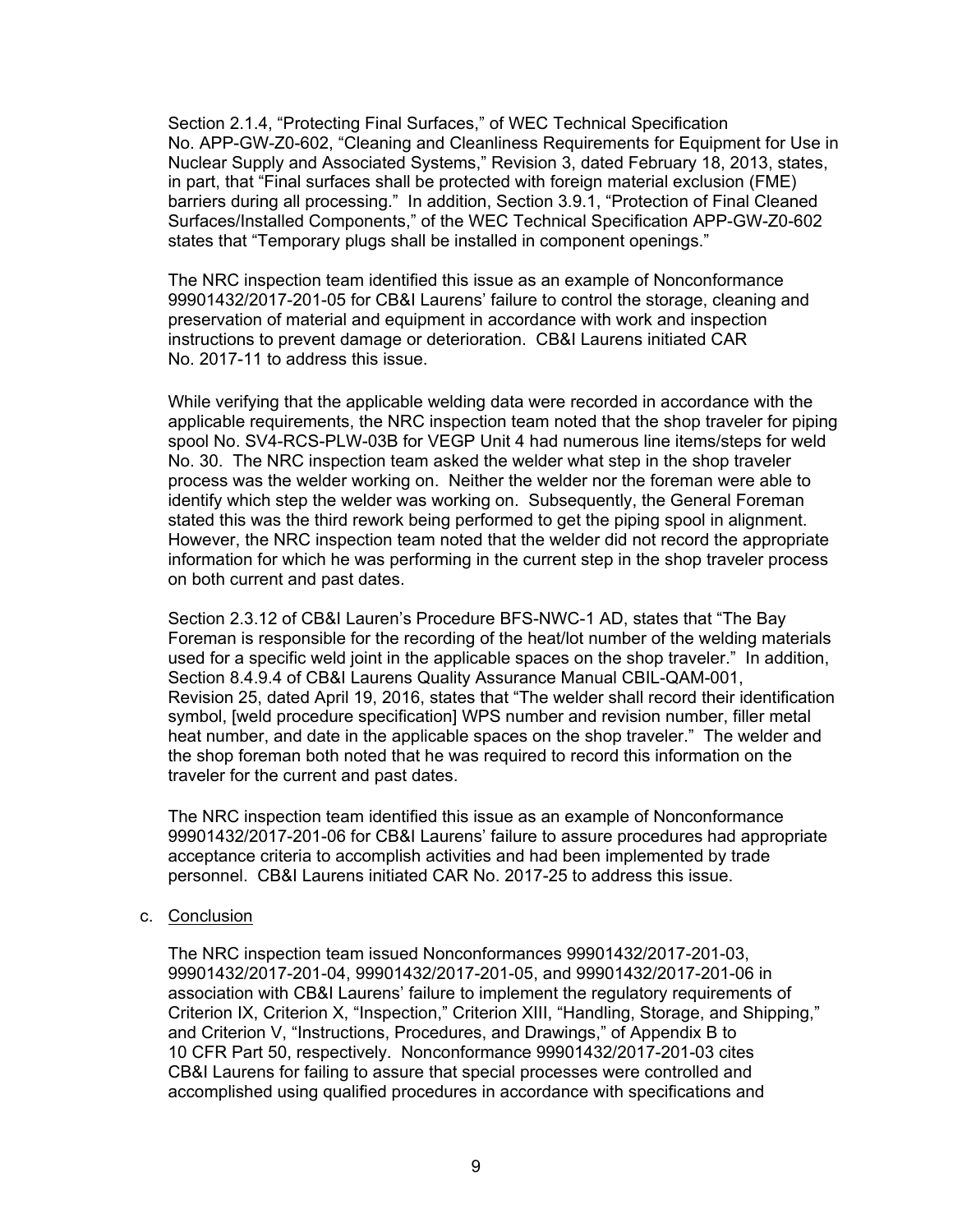acceptance criteria. Nonconformance 99901432/2017-201-04 cites CB&I Laurens for failing to inspect the fit-up of weld No. 10 on piping spool SV4-RCS-PLW-03D for Vogtle Electric Generating Plant Unit 4 in accordance with the documented instructions to assure quality. Nonconformance 99901432/2017-201-05 cites CB&I Laurens for failing to control the storage, cleaning and preservation of material and equipment in accordance with work and inspection instructions to prevent damage or deterioration. Nonconformance 99901432/2017-201-06 cites CB&I Laurens for failing to assure procedures had appropriate acceptance criteria to accomplish activities and had been implemented by trade personnel.

#### 4. Nonconforming Materials, Parts, or Components and Corrective Action

#### a. Inspection Scope

The NRC inspection team reviewed CB&I Laurens' policies and implementing procedures that govern the control of nonconformances to verify compliance with the requirements of Criterion XV, "Nonconforming Materials, Parts, or Components," and Criterion XVI, "Corrective Action," of Appendix B to 10 CFR Part 50.

The NRC inspection team reviewed CB&I Laurens' nonconformance report (NCR) log and reviewed a sample of NCRs to ensure that CB&I Laurens implemented an adequate program to assess and control of nonconforming items, including appropriate identification, documentation, segregation, evaluation and disposition. Additionally, the NRC inspection team interviewed CB&I Lauren's personnel and verified that there were designated areas to segregate and control nonconforming materials.

The NRC inspection team also reviewed CB&I Laurens' proposed corrective actions as stated in their July 21, 2015 (Agency Document and Management System (ADAMS) Accession No. ML15229A301), October 8, 2015 (ADAMS Accession No. ML15300A327), and November 20, 2015 (ADAMS Accession No. ML15338A072), letters in response to the NRC's findings documented in inspection report No. 99901432/2015-201, dated May 22, 2015 (ADAMS Accession No. ML15132A240), and to a request for additional information dated August 19, 2015 (ADAMS Accession No. ML15209A787).

In addition, the NRC inspection team sampled additional CARs to verify that conditions adverse to quality were being promptly identified and corrected and that for significant conditions adverse to quality, measures were being taken to preclude repetition.

The NRC inspection team also discussed the nonconforming materials, parts, or components and corrective action programs with CB&I Laurens' management and technical staff. The attachment to this inspection report lists the documents reviewed by the NRC inspection team.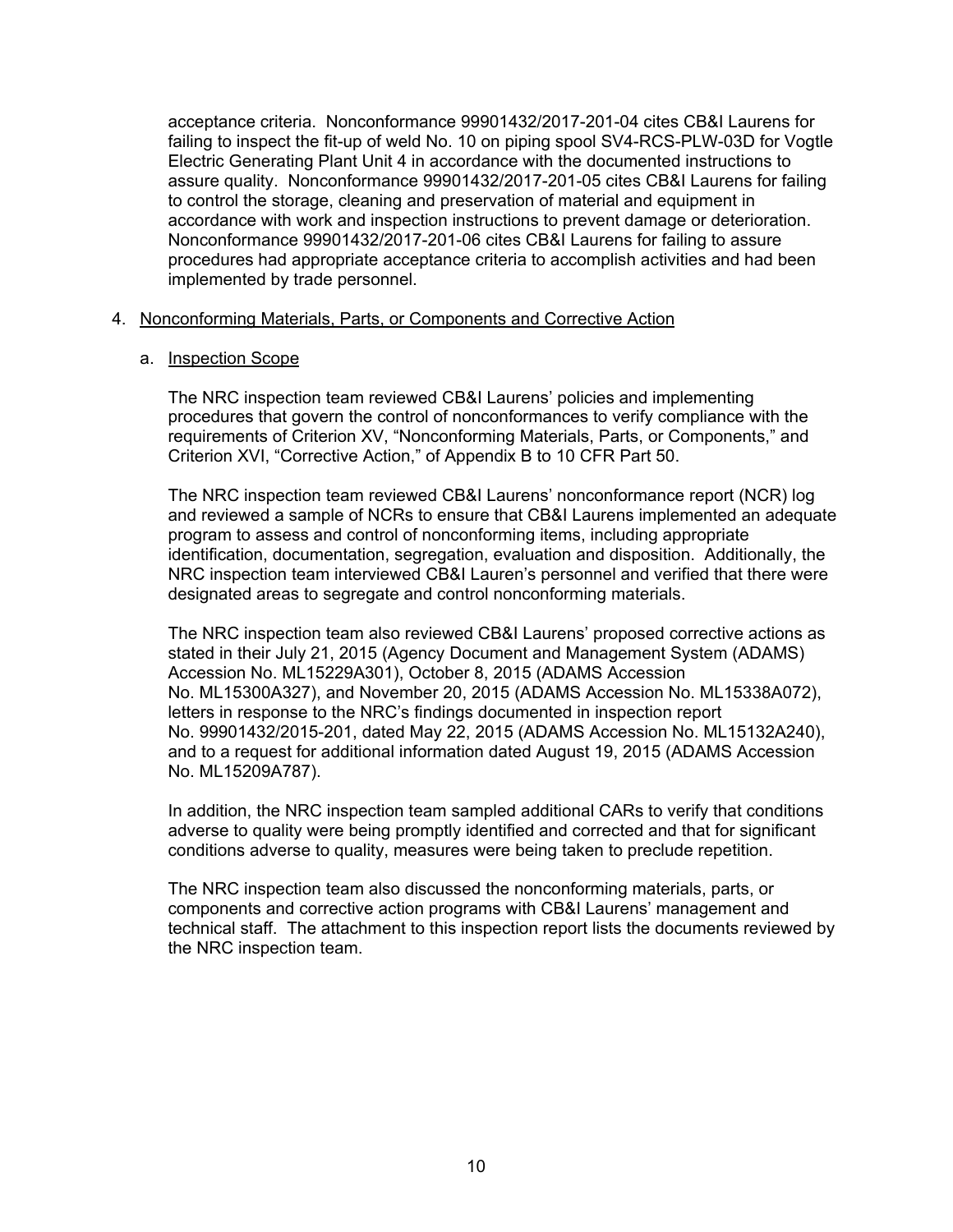#### b. Observations and Findings

## b.1 Corrective Action Associated with Nonconformance 99901432/2013-201-03 and 99901432/2013-201-04

Following an August 2013 inspection, the NRC issued NON No. 9901432/2015-201-01 for CB&I Laurens' failure to (1) identify and correct significant conditions adverse to quality in a timely manner; and (2) provide objective evidence that the actions associated with the Corrective/Preventive Action Requests (C/PARs) were adequately implemented and completed. As part of the examples cited in NON 9901432/2015-201-01, the May 2015 report documents the inadequate corrective actions taken by CB&I Laurens with regard to two NONs documented in inspection report No. 99901432/2013-201, dated October 2, 2013 (ADAMS Accession No. ML13263A411).

NON 99901432/2013-201-03 was issued for CB&I Laurens' inadequate commercial-grade dedication of testing services provided by Welding Testing Laboratory (WTL). CB&I Laurens procured these services for the chemical and physical testing of the seamless pipes to verify the critical characteristics to ensure that the seamless pipes would perform their intended safety function. The NRC inspection team reviewed C/PARs Nos. 533, 534, 565, and 569 that CB&I Laurens initiated as part of their process to address the closure of NON 9901432/2015-201-01 and 99901432/2013-201-03. The NRC inspection team reviewed the documentation that provided objective evidence for the completion of the corrective actions. The NRC inspection team verified how CB&I Laurens contracted the services of Laboratory Testing Inc. (LTI), an independent testing and calibrating company. LTI was placed on the CB&I Laurens Approved Vendor List (AVL) on March 10, 2013, based on the results of an audit performed on February 21, 2013. The NRC inspection team reviewed the audit and verified that it was conducted in accordance with CB&I Laurens policies and procedures. As part of the corrective actions CB&I Laurens sent samples of material previously tested by WTL to LTI. The NRC inspection team reviewed CB&I Laurens' evaluation of the test results provided by LTI. Upon review of the results from both companies, CB&I Laurens found that there were no discrepancies between the analysis of the tested materials by WTL and the results of testing by LTI and the results were in accordance with American Society for Testing and Materials (ASTM) standards. The NRC inspection team determined that the corrective actions taken by CB&I Laurens to evaluate the testing results of WTL in comparison to LTI provides reasonable assurance that the material integrity is in compliance with the requirements ASTM. Based on its review, the NRC inspection team closed NON 99901432/2013-201-03.

NON 99901432/2013-201-04 was issued for CB&I Laurens failure to perform annual or semi-annual evaluations of commercial suppliers providing items for commercial-grade dedication. The NRC inspection team reviewed C/PAR 533 that CB&I Laurens initiated to address closure of NON 99901432/2013-201-04. The NRC inspection team reviewed CB&I Laurens' AVL and selected a sample of commercial suppliers. For those commercial suppliers selected the NRC inspection team verified that the annual evaluation performed by CB&I Laurens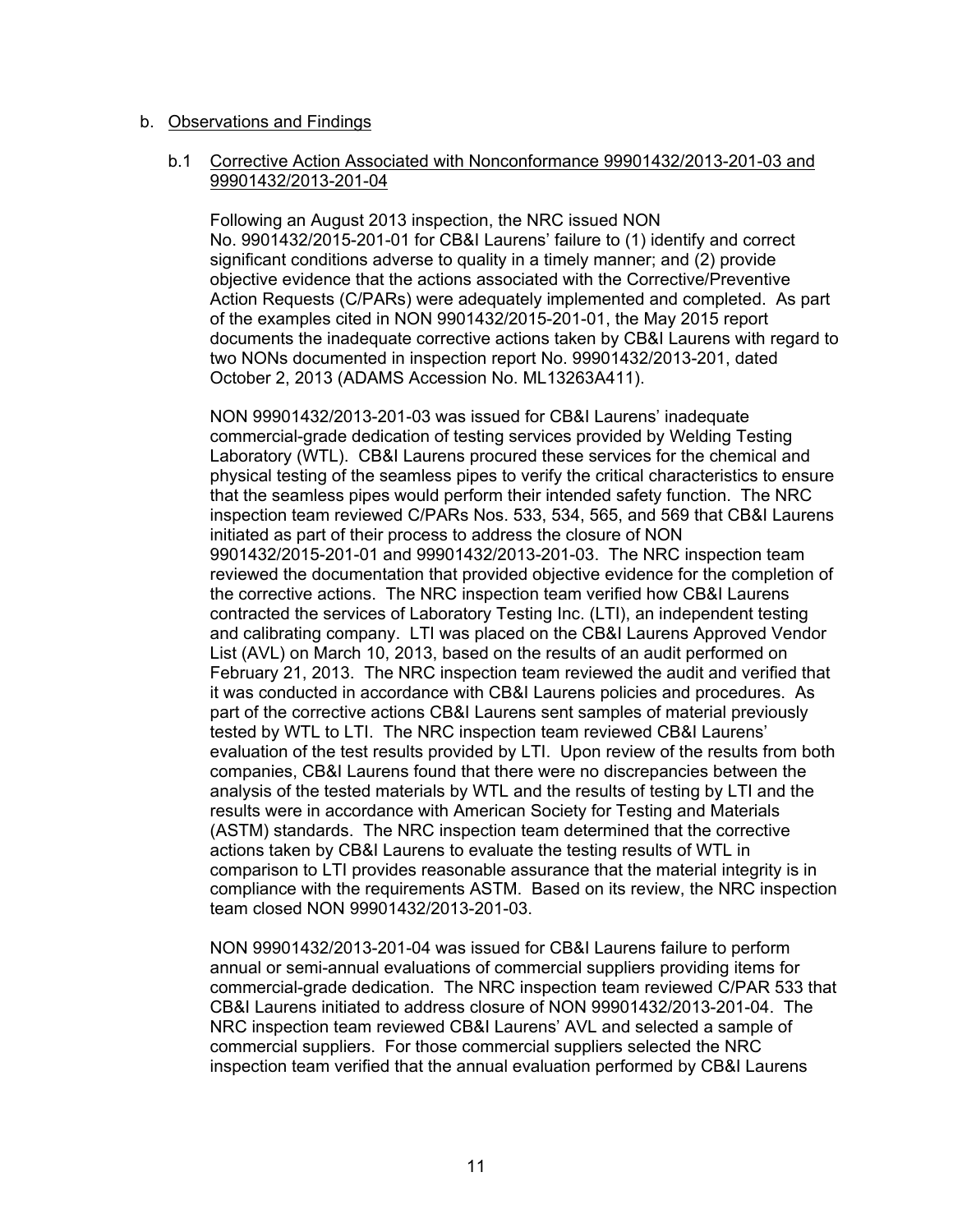were done in accordance with the revised procedures. The NRC inspection team determined that CB&I Laurens' corrective actions were adequate to address the identified finding.

The NRC inspection team reviewed the documentation that provided the objective evidence for the completion of the corrective actions and confirmed that all the corrective actions were completed and adequately implemented as described in the response. Based on its review, the NRC inspection team closed NONs 99901432/2013-201-03 99901432/2013-201-04.

## b.2 Corrective Action Associated with Nonconformance 99901432/2015-201-01

Following a March 2015 inspection, the NRC issued NON 99901432/2015-201-01 for CB&I Laurens' failure to (1) identify and correct significant conditions adverse to quality in a timely manner; and (2) provide objective evidence that the actions associated with the C/PARs were adequately implemented and completed. The NRC inspection team reviewed C/PAR Nos. 528 and 603 that CB&I Laurens initiated to address NON 9901432/2015-201-01. The NRC inspection team reviewed the documentation that provided the objective evidence for the completion of the corrective actions. Specifically, the NRC inspection team verified that CB&I Laurens contracted an external entity to provide training, revised and or create new implementing procedures to provide a more detail guidance to personnel performing quality activities, and provide training to promote a healthy nuclear safety culture. C/PAR 528 documented the necessary objective evidence to demonstrate that CB&I Laurens contracted an external entity which developed and implemented training to CB&I Laurens' management and employees. The training included an emphasis on a safety conscious work environment, Nuclear Safety Culture, and leadership techniques for effective communication between functional groups. Furthermore, CB&I Laurens conducted an All-Hands meeting to improve the communication between management and employees and promote a healthy Nuclear Safety Culture. The NRC inspection team, also verified that the new procedures supported the requirements implemented by these training and that all employees went through a CAP awareness training which included training on these new procedures. As part of the corrective actions identified in C/PAR 603, the NRC inspection team verified that all employees went through a human performance training which emphasized the principles of a healthy culture in the nuclear industry. In addition a cause analysis fundamental and C/PAR processing was provided to those employees responsible of these functions. The NRC inspection team determined that the CB&I Laurens' corrective actions were adequate to address the identified finding.

The NRC inspection team reviewed the documentation that provided the objective evidence for the completion of the corrective actions and confirmed that all the corrective actions were completed and adequately implemented as described in the response. Based on its review, the NRC inspection team closed NON 9901432/2015-201-01.

# b.3 Corrective Action Associated with Nonconformance 99901432/2015-201-02

The NRC also issued NON 99901432/2015-201-02 for CB&I Laurens' failure to perform visual testing inspection in accordance with applicable codes,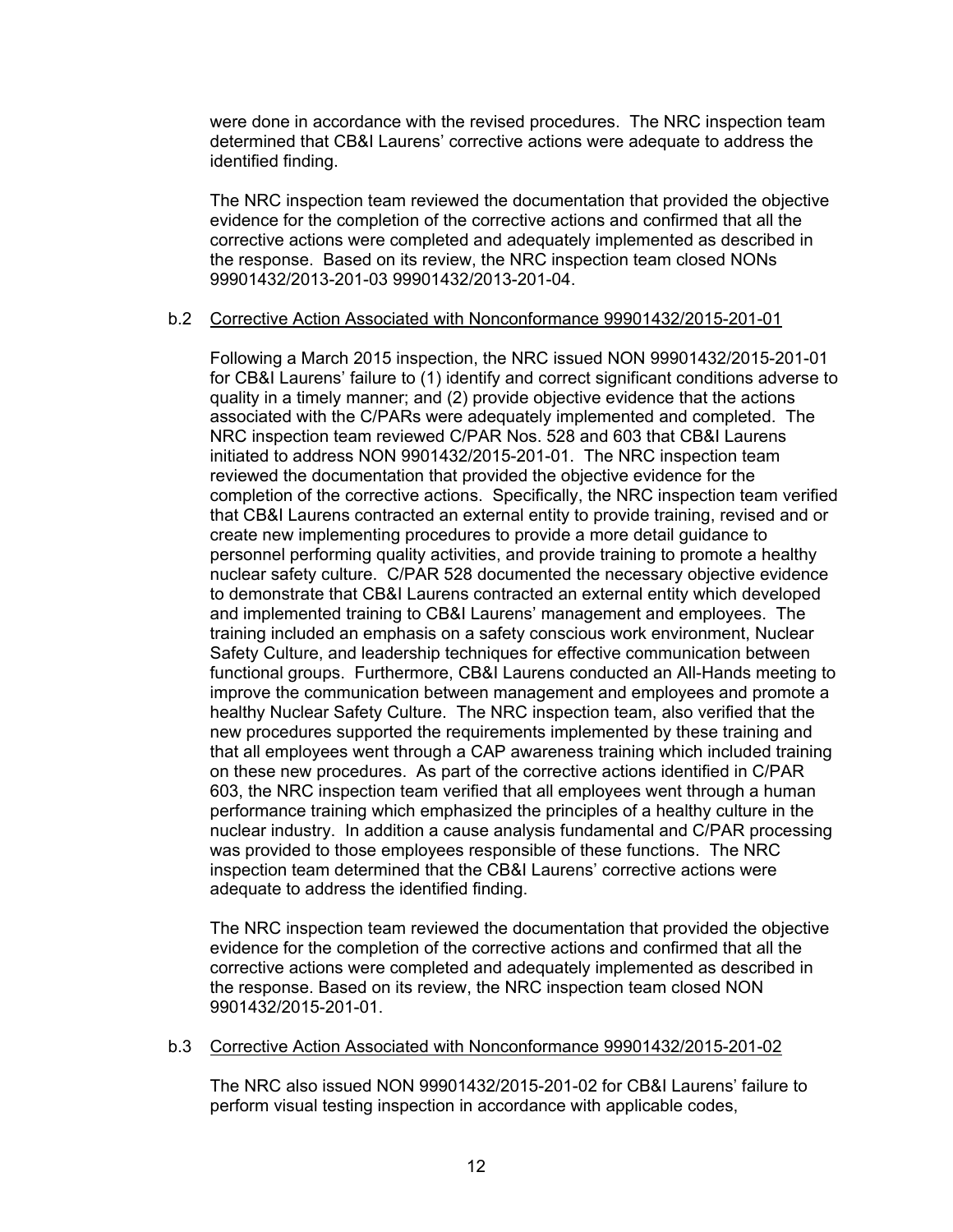specifications and criteria, and failed to use welding procedures in accordance with the applicable code requirements. For the first example of the NON, CB&I Laurens visually inspected and accepted welds (weld Nos. 2, 3, 5, 6, 25, 26 and 27) on pipe spool 8927-40-010-00031, serial number VS2-RNS-PLW-014-1A, (10-inch, Class 2 piping for the Normal Residual Heat Removal (RNS) system for VC Summer Unit 2) which did not meet the visual inspection criteria. The NRC inspection team found that the pipe spool had abrupt ridges and valleys, and depressions of greater than 1/32 inches that did not meet the pre-service and in-service inspection surface condition requirements.

For the second example of the NON, when a WPS specifies preheat and inter-pass temperatures for welding two different materials, the limiting temperatures (as supported by the procedure qualification reports) should be used, which would be the maximum (higher) preheat temperature and the minimum (lower) inter-pass temperature of the two different materials. However, contrary to this, WPSs N1/803 and N4/803 specified that when welding two different materials with different preheat and inter-pass temperatures, the minimum preheat and maximum inter-pass temperature of the applicable procedure shall be used. For example, WPS N1/803 specifies that for a 1-inch thick weld, the minimum preheat for P-1 material is 200 degrees Fahrenheit, while the minimum preheat for P-8 material is 50 degrees Fahrenheit, and therefore the WPS is requiring that the 50 degrees Fahrenheit preheat be used, even though the limiting preheat temperature of 200 degrees Fahrenheit should be specified in the WPS, as supported by the applicable PQRs.

The NRC inspection team reviewed C/PAR No. 568 that CB&I Laurens initiated to address the issue with the inter-pass and preheat temperatures in NON 99901432/2015-201-02. The NRC inspection team verified that that the WPS was revised to provide clear requirements for preheat and inter-pass temperatures. The NRC inspection team reviewed the documentation that provided the objective evidence for the completion of the corrective actions associated with the second example of the NON and confirmed that all the corrective actions were completed and adequately implemented as described in the response. Based on its review, the NRC inspection team closed NON 99901432/2015-202-02.

However, for the first example of the NON, CB&I Laurens initiated C/PAR No. 570 to address this issue. In its follow-up response dated October 8, 2015, CB&I Laurens stated the following:

"The issues pertaining to In-Service Inspection (ISI) preparation were identified by the NRC on a spool that had not yet reached a point of completion. There were additional steps remaining for this spool that were opportunities to identify any nonconformity in the ISI preparation. These steps included CB&I Laurens' QC inspection, CB&I Power Source Inspection, and document reviews performed by both organizations. The documentation for the fabrication of this specific spool also shows that the ISI preparation inspection had not yet been performed. Therefore, the available barriers were still in place to identify this situation and it is currently judged that conditions of incorrect ISI preparation are being identified and corrected prior to delivery. Therefore, the extent of condition for this circumstance does not include material that was previously shipped."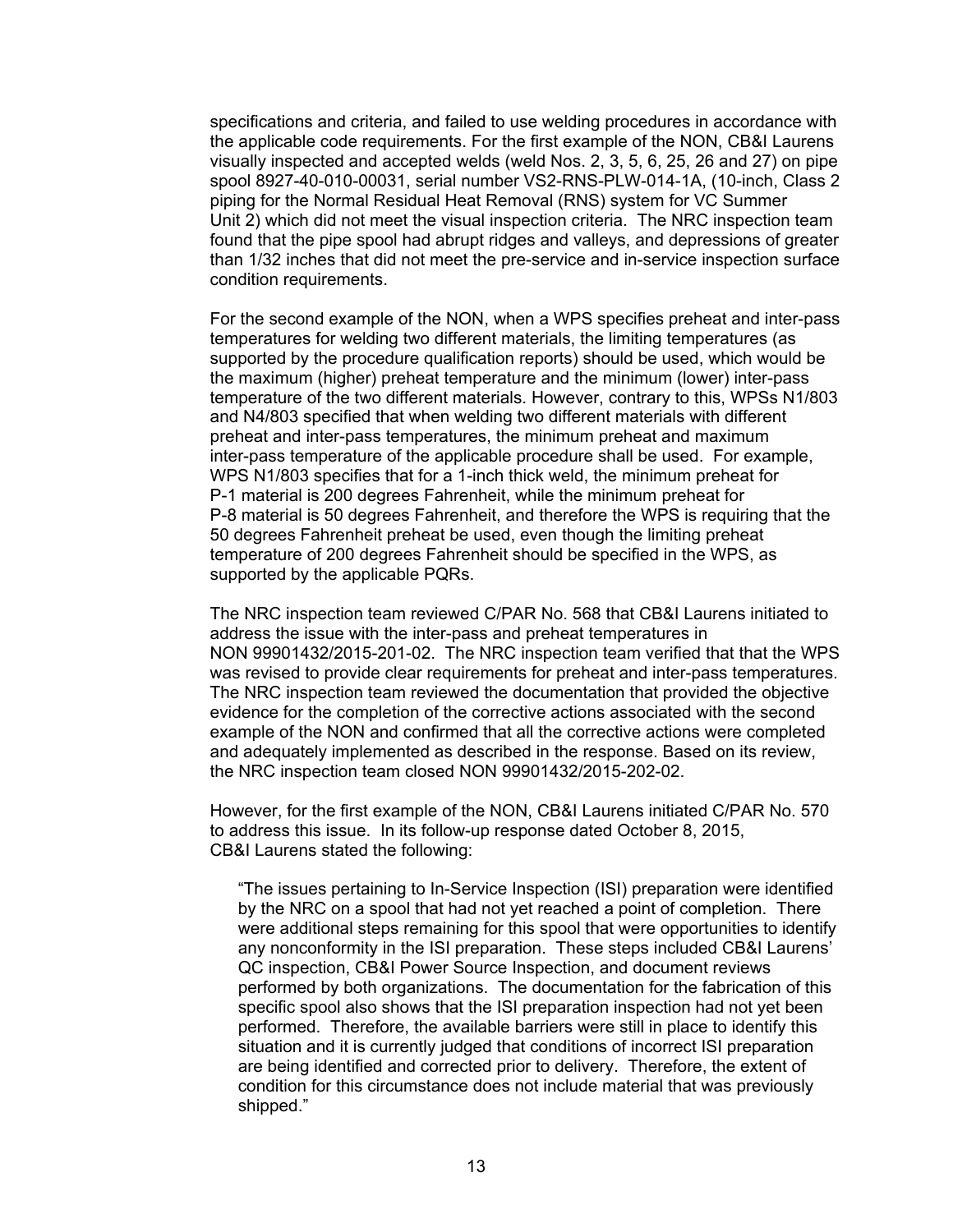During the review of the corrective actions taken for C/PAR 570, the NRC inspection team could not verify the adequacy of the extent of condition based on the current information provided by CB&I Laurens. CB&I Laurens is still reviewing the documentation in order to provide adequate objective evidence that supports the adequacy of the extent of condition specified in C/PAR 570 as a result of NON 99901432/2015-201-02. The NRC inspection team will need to review CB&I Laurens' completed documentation to determine if a nonconformance has occurred. The NRC inspection team issued unresolved item (URI) 99901432/2017-201-07 pending Laurens' full evaluation of the corrective actions taken for C/PAR 570, and whether adequate objective evidence supports the extent of condition specified in C/PAR 570 as a result of Notice of Nonconformance 99901432/2015-201-02.

#### b.4 Corrective Action Associated with Nonconformance 99901432/2015-201-03

The NRC also issued NON 99901432/2015-201-03 for CB&I Laurens' failure to adequately qualify several suppliers by the conduct of an audit. CB&I Laurens used its Audit Checklist for Nuclear Material Organizations as the basis for qualifying Palmetto Plating Company, Wyman Gordon Pipe and Fittings, Pinson Valley Heat Treating, and Welding Testing Laboratory even though these are commercial suppliers without an Appendix B to 10 CFR Part 50 and 10 CFR Part 21 programs.

The NRC inspection team reviewed C/PAR Nos. 533 and 534 that CB&I Laurens initiated to address NON 9901432/2015-201-03. The NRC inspection team verified that CB&I Laurens contracted an external entity to provide training, revised the QA manual and implementing procedures to provide more detailed guidance to personnel performing commercial-grade dedication and the approval of Appendix B to 10 CFR Part 50 and 10 CFR Part 21 suppliers. C/PAR 533 and 534 documented the objective evidence to demonstrate that CB&I Laurens contracted an external entity which developed and implemented training to CB&I Laurens' management and employees. The training included an emphasis on commercial-grade dedication requirements, nuclear auditing requirements, implementation processes and generally accepted best practices. The NRC inspection team, also verified that the revised procedures supported the requirements and best practices addressed in the training.

In addition, the NRC inspection team reviewed the objective documented evidence to ensure that the services provided by the four vendors addressed in NON 99901432/2015-201-03 were adequate and provide reasonable assurance that the components would meet their intended safety function. The NRC inspection team reviewed the reports documenting additional oversight activities by CB&I Laurens, test reports, receiving reports and C/PARs to verify that the justification provided by CB&I Laurens that the components and services supplied by the four vendors would perform their intended safety function.

The NRC inspection team reviewed the documentation that provided the objective evidence for the completion of the corrective actions and confirmed that all the corrective actions were completed and adequately implemented as described in the response. Based on its review, the NRC inspection team closed NON 99901432/2015-202-03.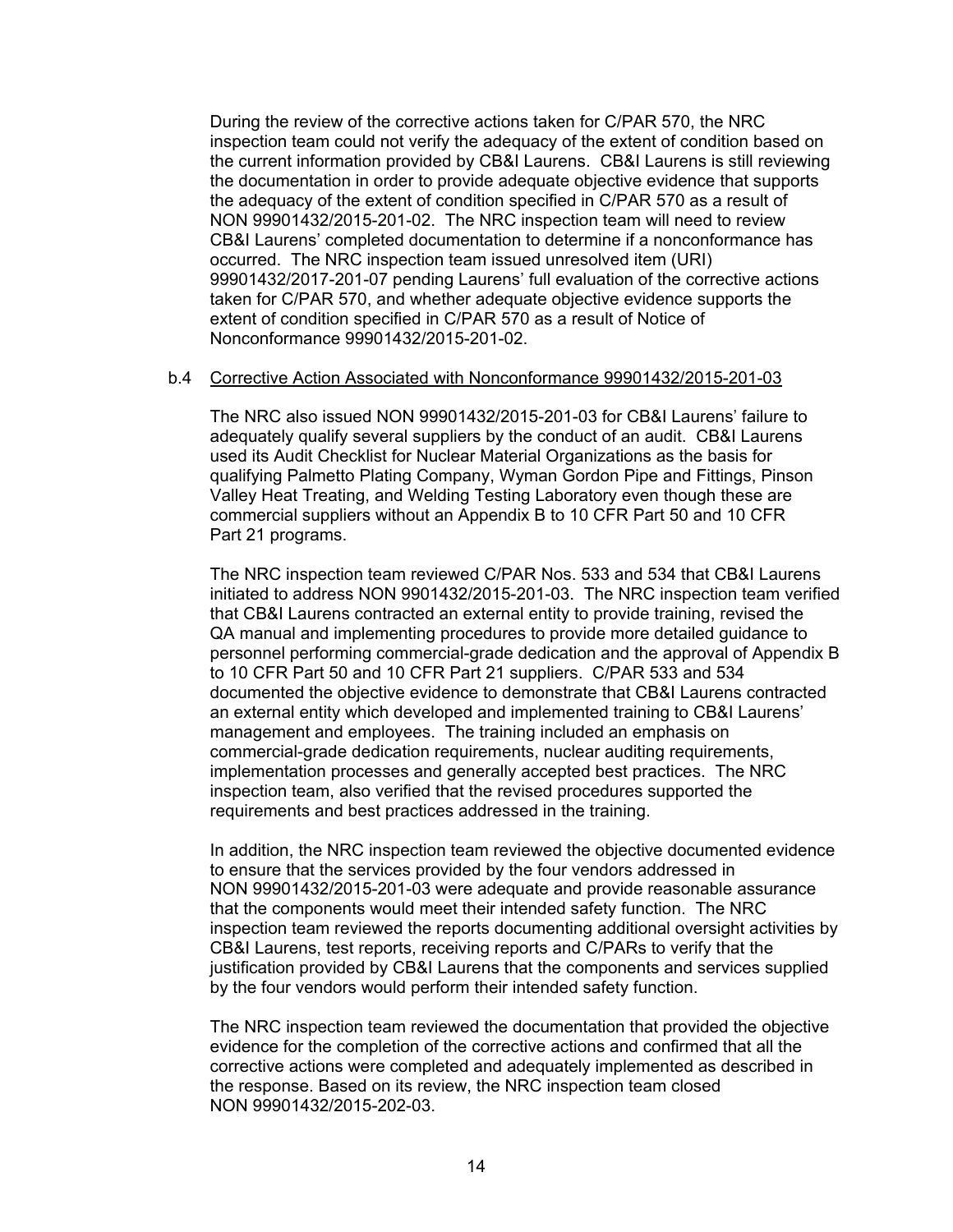The NRC inspection team's decision to close NON 99901432/2015-202-03 is based on the fact that CB&I Laurens implemented all the corrective actions it opened in response to the NON. However, during the review of the implementation of the corrective actions associated with the evaluation and selection of commercial suppliers, the NRC inspection team noted a few inconsistencies. For example, for the procurement of piping from Wyman Gordon Pipe and Fittings (WGPF), CB&I Laurens qualified them to work under their Appendix B to 10 CFR part 50 QA program. The NRC inspection team noted that WGPF procured the calibration of their measuring and test equipment (M&TE) from a commercial sub-supplier. Upon further discussion, CB&I Laurens stated that they had not performed any additional activities that would provide reasonable assurance that the calibration services were adequately controlled and the components would perform their intended safety function.

In the case of Pinson Valley Heat Treating (PVHT), CB&I Laurens performed a commercial-grade survey for the procurement of heat treating services. During the review of the commercial-grade survey, the NRC inspection team noted that CB&I Laurens did not verify that certain critical characteristics identified in the technical evaluation for calibration services were adequately controlled. The commercial-grade survey did not verify that they had imposed and verified the necessary controls on their commercial sub-suppliers for the calibration of PVHT's M&TE. Upon further discussion, CB&I Laurens stated that they had not perform any additional verification or acceptance activities to ensure that the identified critical characteristics were adequately controlled and the components would perform their intended safety function.

As such, because these are two specific examples of inadequately implementing corrective actions that had been closed by CB&I Laurens, the NRC inspection team decided to issue a new NON to document this. The NRC inspection team identified these issues as examples of Nonconformance 99901432/2017-201-08 for CB&I Laurens' failure to correct conditions adverse to quality. CB&I Laurens initiated CAR No. 2017-31 to address this issue.

c. Conclusion

The NRC inspection team concluded that CB&I Laurens is implementing its nonconforming materials, parts, or components program in accordance with the regulatory requirements of Criterion XV of Appendix B to 10 CFR Part 50. Based on the limited sample of documents reviewed, the NRC inspection team also determined that CB&I Laurens is implementing its policies and procedures associated with the control of nonconforming materials, parts, or components. No findings of significance were identified.

The NRC inspection team issued URI 99901432/2017-201-07 pending Laurens' full evaluation of the corrective actions taken for C/PAR 570, and whether adequate objective evidence supports the extent of condition specified in C/PAR 570 as a result of Notice of Nonconformance 99901432/2015-201-02 issued in the NRC inspection report dated May 22, 2015.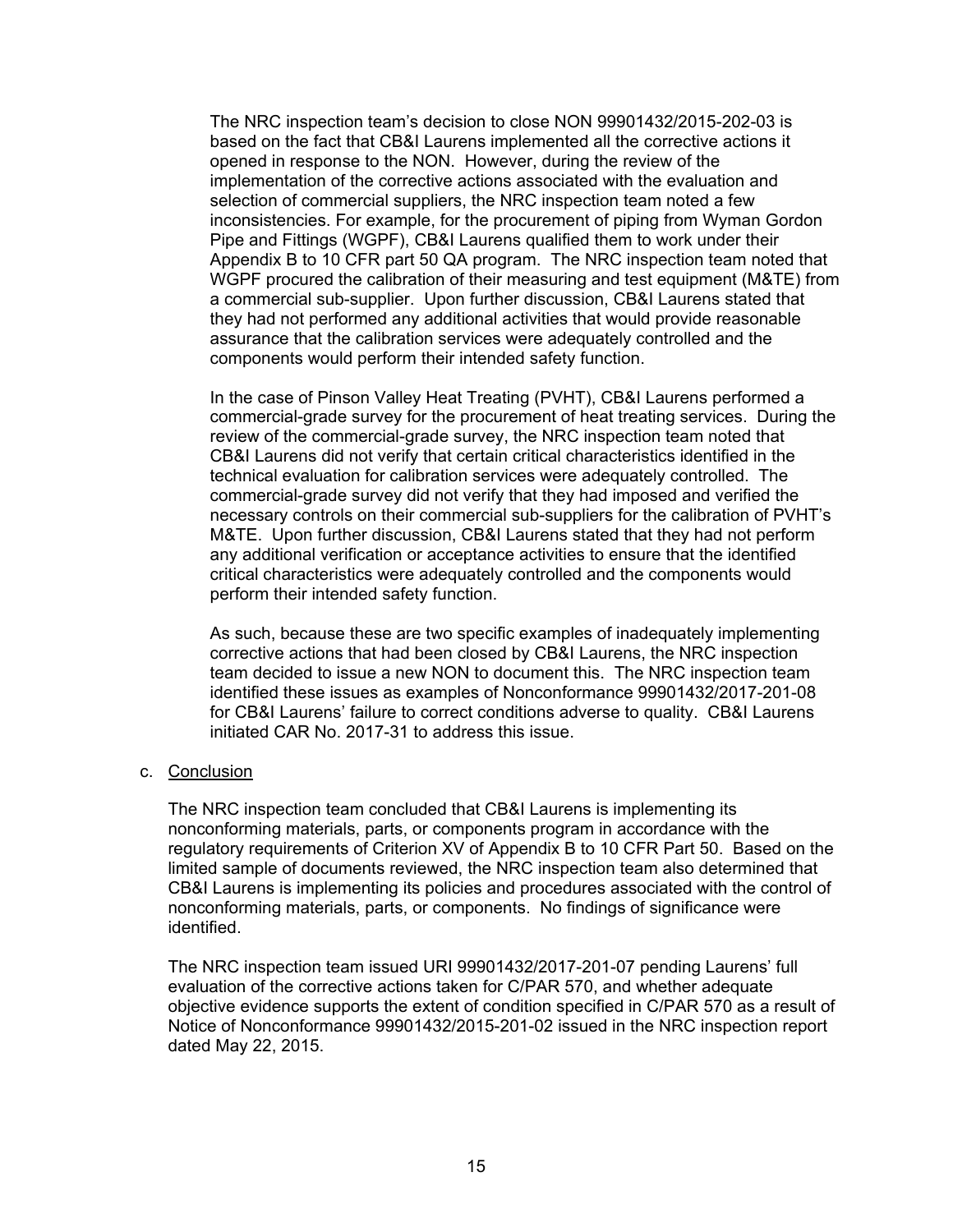The NRC inspection team issued Nonconformance 99901432/2017-201-08 in association with CB&I Laurens' failure to implement the regulatory requirements of Criterion XVI of Appendix B to 10 CFR Part 50. Nonconformance 99901432/2017-201-08 cites CB&I Laurens' for failing to correct conditions adverse to quality. Specifically, for Wyman Gordon Pipe Fittings, CB&I Laurens did not perform any additional activities that would provide reasonable assurance that the calibration services were adequately controlled and the components would perform their intended safety function. In addition, for Pinson Valley Heat Treating, CB&I Laurens did not perform any additional verification or acceptance activities to ensure that the identified critical characteristics were adequately controlled and the components would perform their intended safety function.

## 5. Design Control and Commercial-Grade Dedication

## a. Inspection Scope

The NRC inspection team reviewed CB&I Laurens' policies and implementing procedures that govern the design control and commercial-grade dedication programs to verify their compliance with the regulatory requirements of Criterion III, "Design Control," in Appendix B to 10 CFR Part 50.

The NRC inspection team verified that the WEC design specifications were adequately translated into the applicable specifications, drawings, job instructions, and travelers by CB&I Laurens personnel. For a sample of design documents reviewed, the NRC inspection team confirmed that (1) the appropriate quality standards were specified and included in design documents, (2) sufficient coordination between WEC and CB&I Laurens was taking place for the design and fabrication of the pipe spools, (3) independent verifications and checks were integrated into the process and were being performed, (4) required qualification tests were being performed, and (5) design changes were being effectively controlled and approved.

For a sample of suppliers, the NRC inspection team evaluated a sample of technical evaluations and verified that the technical evaluations in the commercial-grade dedication plans appropriately identified the critical characteristics and technical attributes necessary to provide reasonable assurance that the components being dedicated would perform their intended safety function. The NRC inspection team also evaluated the criteria for the selection of critical characteristics, the basis for the selection of the sampling plan, and the selection and implementation of verification methods to verify effective implementation of CB&I Laurens' commercial-grade dedication process.

The NRC inspection team also discussed the design control and commercial-grade dedication programs with CB&I Laurens' management and technical staff. The attachment to this inspection report lists the documents reviewed by the NRC inspection team.

#### b. Observations and Findings

No findings of significance were identified.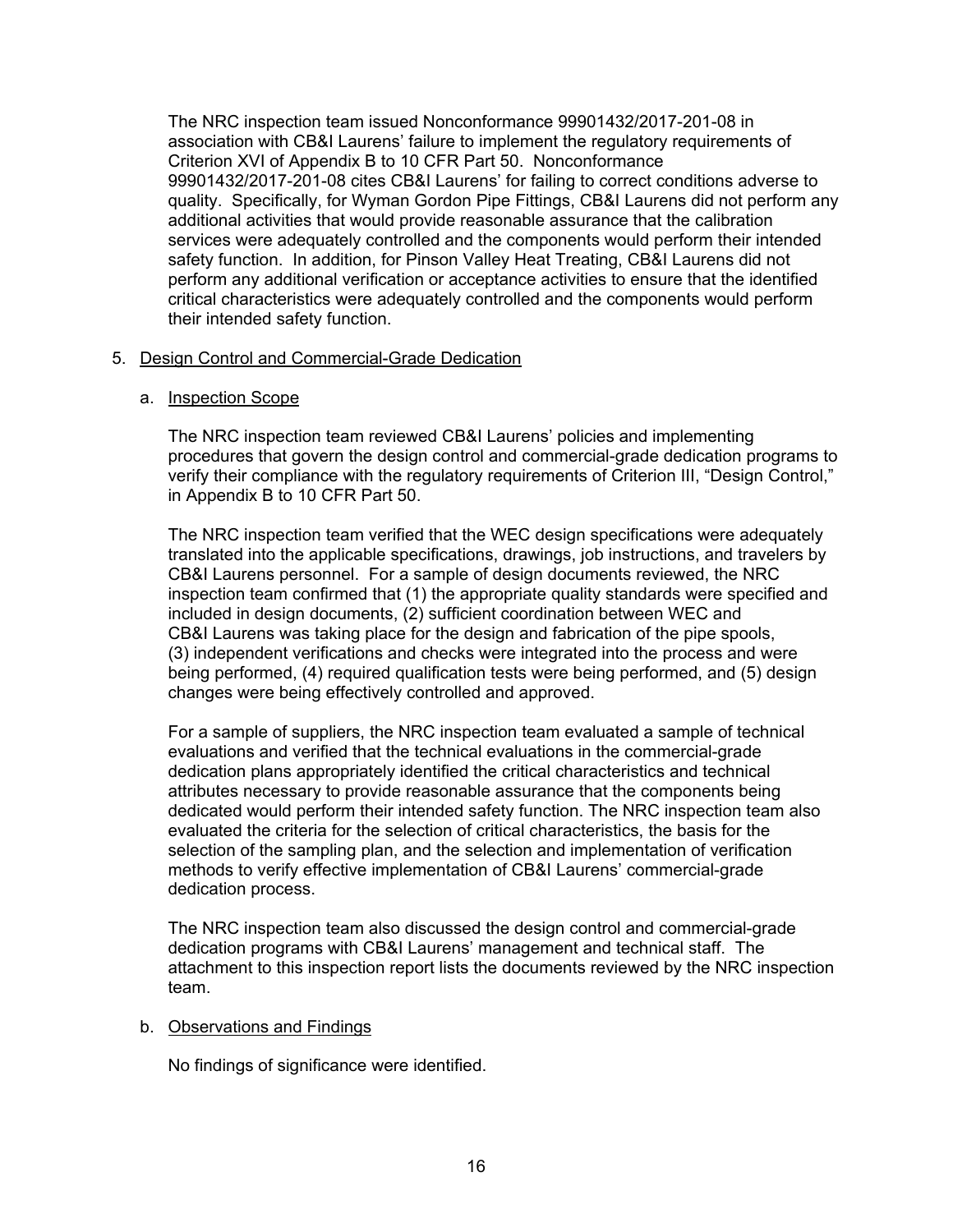## c. Conclusion

The NRC inspection team concluded that CB&I Laurens is implementing its design control and commercial-grade dedication programs in accordance with the regulatory requirements of Criterion III of Appendix B to 10 CFR Part 50. Based on the limited sample of documents reviewed, the NRC inspection team also determined that CB&I Laurens' is implementing its policies and procedures associated with the design control and commercial-grade dedication programs. No findings of significance were identified.

## 6. Oversight of Contracted Activities and Internal Audits

# a. Inspection Scope

The NRC inspection team reviewed CB&I Laurens' policies and implementing procedures that govern the implementation of its oversight of contracted activities and internal audits program to verify compliance with the requirements of Criterion IV, "Procurement Document Control," Criterion VII, "Control of Purchased Material, Equipment, and Services," and Criterion XVIII, "Audits," of Appendix B to 10 CFR Part 50.

The NRC inspection team verified that the POs included, as appropriate: the scope of work, right of access to facilities, and extension of contractual requirements to subcontractors. In addition, the NRC inspection team confirmed that all of the safety-related POs reviewed included clauses invoking the provisions of 10 CFR Part 21. The NRC inspection team reviewed a sample of external and internal audits to evaluate compliance with CB&I Laurens' program and technical requirements. The NRC inspection team confirmed that the audit reports contained objective evidence of the review of the relevant quality assurance (QA) criteria of Appendix B to 10 CFR Part 50. In addition, the NRC inspection team reviewed the resolution of audit findings for adequacy and timeliness. The NRC inspection team also reviewed a sample of training and qualification records of CB&I Laurens' lead auditors and auditors and confirmed that auditing personnel had completed all the required training and had maintained qualification and certification in accordance with CB&I Laurens' policies and procedures. Furthermore, the NRC inspection team verified that external audits were performed by qualified lead auditors and auditors.

The NRC inspection team also discussed the oversight of contracted activities and internal audits programs with CB&I Laurens' management and technical staff. The attachment to this inspection report lists the documents reviewed by the NRC inspection team.

# b. Observations and Findings

No findings of significance were identified.

c. Conclusion

The NRC inspection team concluded that CB&I Laurens is implementing its oversight of contracted activities in accordance with the regulatory requirements of Criterion IV, Criterion VII, and Criterion XVIII of Appendix B to 10 CFR Part 50. Based on the limited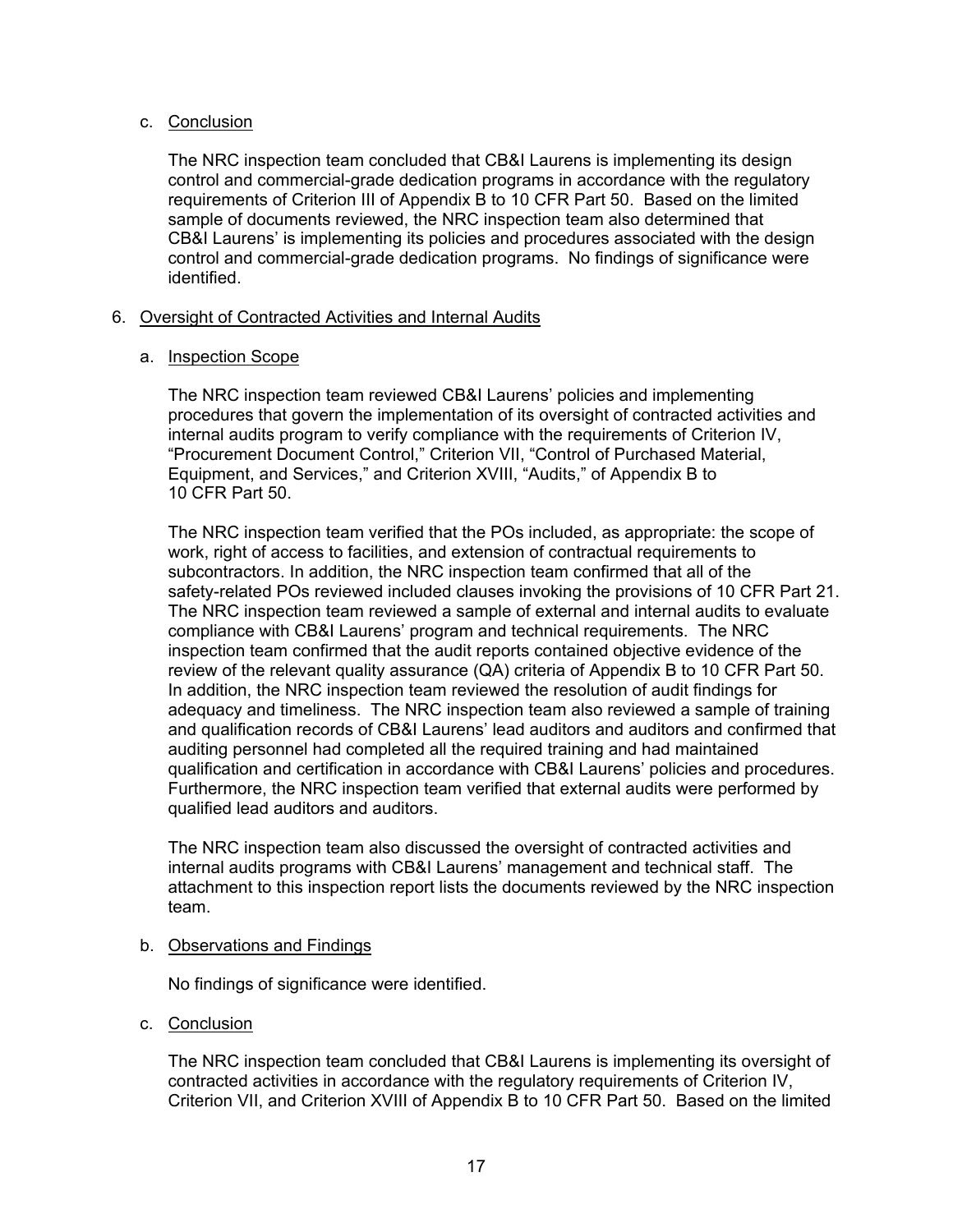sample of documents reviewed, the NRC inspection team also determined that CB&I Laurens is implementing its policies and procedures associated with the oversight of contracted activities. No findings of significance were identified.

## 7. Test Control

## a. Inspection Scope

The NRC inspection team reviewed CB&I Laurens' policies and implementing procedures that govern the test control program to verify compliance with the requirements of Criterion XI, "Test Control," of Appendix B to 10 CFR Part 50.

During the week of NRC inspection, there was no hydrostatic testing being conducted, however, the NRC inspection team selected a sample of four completed hydrostatic test reports for review. The NRC inspection team verified that the hydrostatic test reports were performed in accordance with the applicable requirements of Section III of the ASME B&PV Code, 1998 Edition, 2000 Addenda and the applicable WEC design specifications.

The NRC inspection team also discussed the test control program with CB&I Laurens' management and technical staff. The attachment to this inspection report lists the documents reviewed by the NRC inspection team.

b. Observations and Findings

No findings of significance were identified.

c. Conclusion

The NRC inspection team concluded that CB&I Laurens' is implementing its test control program in accordance with the regulatory requirements of Criterion XI of Appendix B to 10 CFR Part 50. Based on the limited sample of documents reviewed, the NRC inspection team also determined that CB&I Laurens is implementing its policies and procedures associated with the test control program. No findings of significance were identified.

# 8. Control of Measuring and Test Equipment

#### a. Inspection Scope

The NRC inspection team reviewed CB&I Laurens' policies and implementing procedures that govern the M&TE program to verify compliance with the requirements of Criterion XII, "Control of Measuring and Test Equipment," of Appendix B to 10 CFR Part 50.

For a sample of M&TE, the NRC inspection team determined that the M&TE had the appropriate calibration stickers and current calibration dates, including the calibration due date. The NRC inspection team also verified that the M&TE had been calibrated, adjusted, and maintained at prescribed intervals prior to use. In addition, the calibration records reviewed by the NRC inspection team indicated the as-found or as-left conditions, accuracy required, calibration results, calibration dates, and the due date for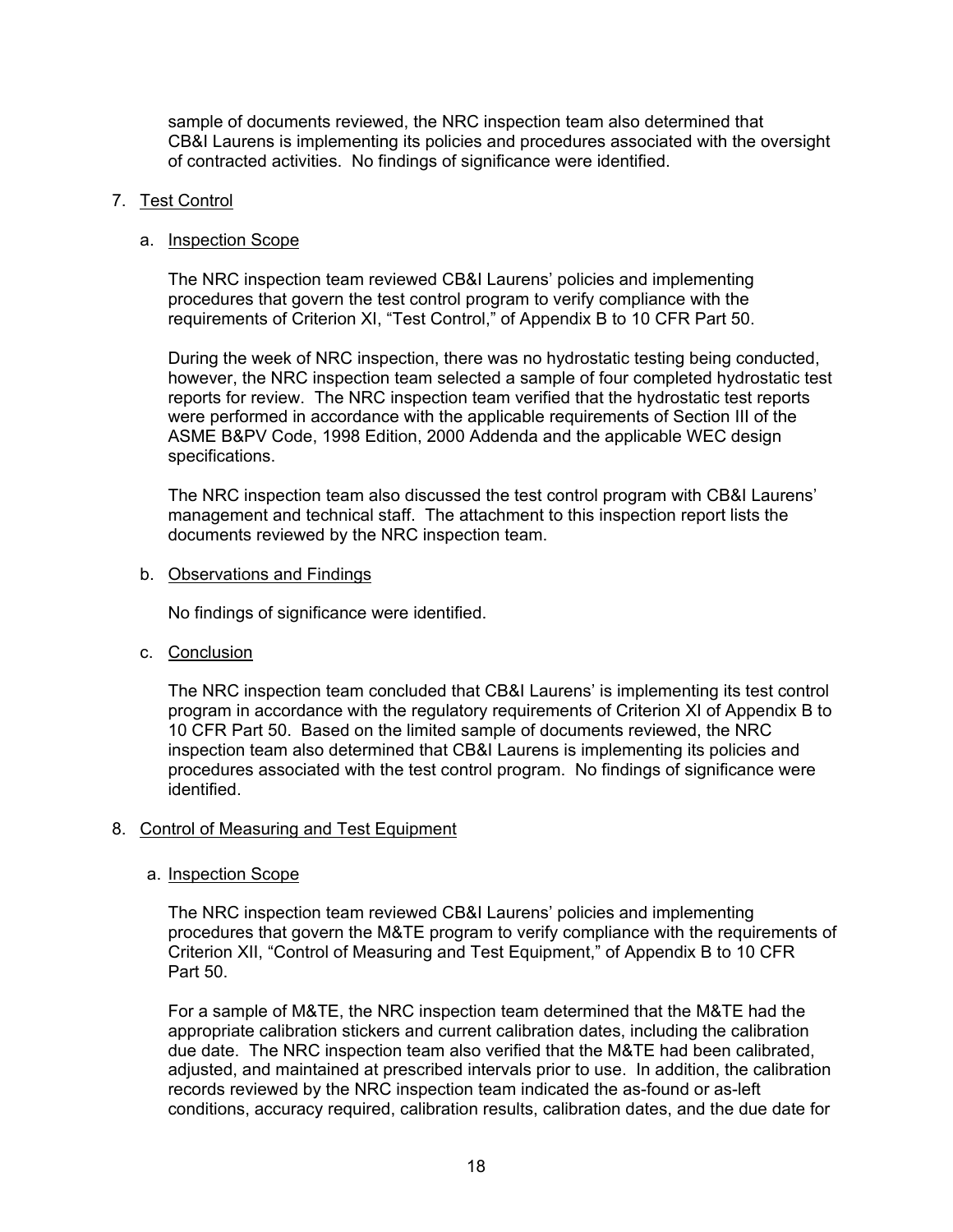recalibration. The NRC inspection team also verified that the selected M&TE was calibrated using procedures traceable to known industry standards.

The NRC inspection team also verified that when M&TE equipment is received from the calibration service supplier and the calibration certificate states that it was found to be out of calibration, CB&I Laurens generates a nonconformance report to identify items that have been accepted using this equipment since the last valid calibration date and to perform an extent of condition review.

The NRC inspection team also discussed the M&TE program with CB&I Laurens' management and technical staff. The attachment to this inspection report lists the documents reviewed by the NRC inspection team.

#### b. Observations and Findings

No findings of significance were identified.

#### c. Conclusion

The NRC inspection team concluded that CB&I Laurens is implementing its M&TE program in accordance with the regulatory requirements of Criterion XII of Appendix B to 10 CFR Part 50. Based on the limited sample of documents reviewed, the NRC inspection team also determined that CB&I Laurens is implementing its policies and procedures associated with the M&TE program. No findings of significance were identified.

#### 9. Entrance and Exit Meetings

On January 23, 2017, the NRC inspection team discussed the scope of the inspection with Eddie Gasbarri, Production Manager, and other members of CB&I Laurens' management and technical staff. On January 27, 2017, the NRC inspection team presented the inspection results and observations during an exit meeting with Brian Gibson, CB&I Director of Quality, Fabrication and Manufacturing, Juan Villareal, CB&I Laurens' Plant Manager, other members of CB&I Laurens' management and technical staff. On March 2, 2017, the NRC inspection team conducted a re-exit meeting to present an additional observations and a finding to Mr. Villareal and other members of CB&I Laurens management and technical staff. The attachment to this report lists the attendees of the entrance and exit meetings, as well as those individuals whom the NRC inspection team interviewed.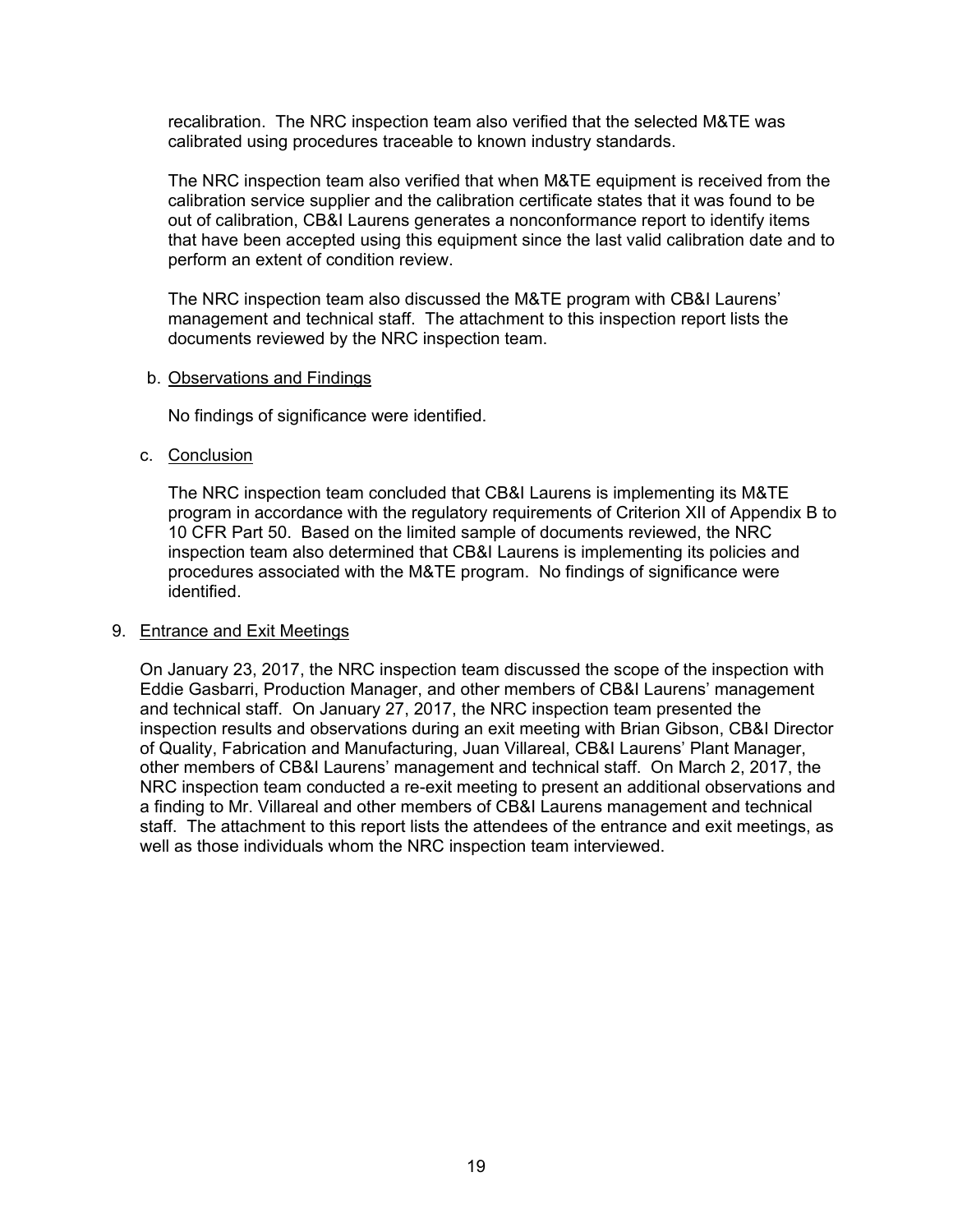# **ATTACHMENT**

# 1. ENTRANCE/EXIT MEETING ATTENDEES

| <b>Name</b>                 | <b>Title</b>                                           | <b>Affiliation</b>                 | <b>Entrance</b> | <b>Exit</b> | <b>Interviewed</b> |
|-----------------------------|--------------------------------------------------------|------------------------------------|-----------------|-------------|--------------------|
| <b>Brian Gibson</b>         | Director of Quality,<br>Fabrication &<br>Manufacturing | Chicago<br>Bridge & Iron<br>(CB&I) |                 | X           | X                  |
| Juan Villareal              | <b>Plant Manager</b>                                   | CB&I                               |                 | X           |                    |
| Edgar Gabsarri              | <b>Production Manager</b>                              | CB&I                               | X               |             |                    |
| Shawn T. Spivak             | Site Superintendent                                    | CB&I                               | X               |             |                    |
| <b>Matt Rosignol</b>        | <b>Quality Assurance</b><br>Manager                    | CB&I                               | X               | X           | X                  |
| Clyde Livingston            | Quality Control (QC)<br>Manager                        | CB&I                               | X               | X           | $\mathsf{X}$       |
| Ann Saia                    | <b>Quality Management</b>                              | CB&I                               |                 | X           | X                  |
| <b>Bruce Simmons</b>        | <b>General Foreman</b>                                 | CB&I                               |                 |             | X                  |
| B. J. Cobble                | <b>Assistant Foreman</b>                               | CB&I                               |                 |             | X                  |
| Eric Hawn                   | Foreman                                                | CB&I                               |                 |             | X                  |
| Reggie Martin               | <b>Welding Engineer</b>                                | CB&I                               | X               |             | X                  |
| Keith Tollison              | Welder                                                 | CB&I                               |                 |             | X                  |
| Anthony Urban               | Welder                                                 | CB&I                               |                 |             | X                  |
| B. J. Wilson                | Welder                                                 | CB&I                               |                 |             | X                  |
| <b>Glen Starek</b>          | QC Inspector                                           | CB&I                               |                 |             | X                  |
| <b>Adam Hughes</b>          | QC Inspector                                           | CB&I                               |                 |             | X                  |
| Yamir Diaz-Castillo         | <b>Inspection Team</b><br>Leader                       | <b>NRC</b>                         | X               | X           |                    |
| Jonathan Ortega-<br>Luciano | Inspector                                              | <b>NRC</b>                         | X               | X           |                    |
| Andrea Keim                 | Inspector                                              | <b>NRC</b>                         | X               | X           |                    |
| John Honcharik              | Inspector                                              | <b>NRC</b>                         | X               | X           |                    |
| Jason Christensen           | Inspector                                              | <b>NRC</b>                         | X               | X           |                    |
| Richard P. McIntyre         | Inspector                                              | <b>NRC</b>                         |                 | X           |                    |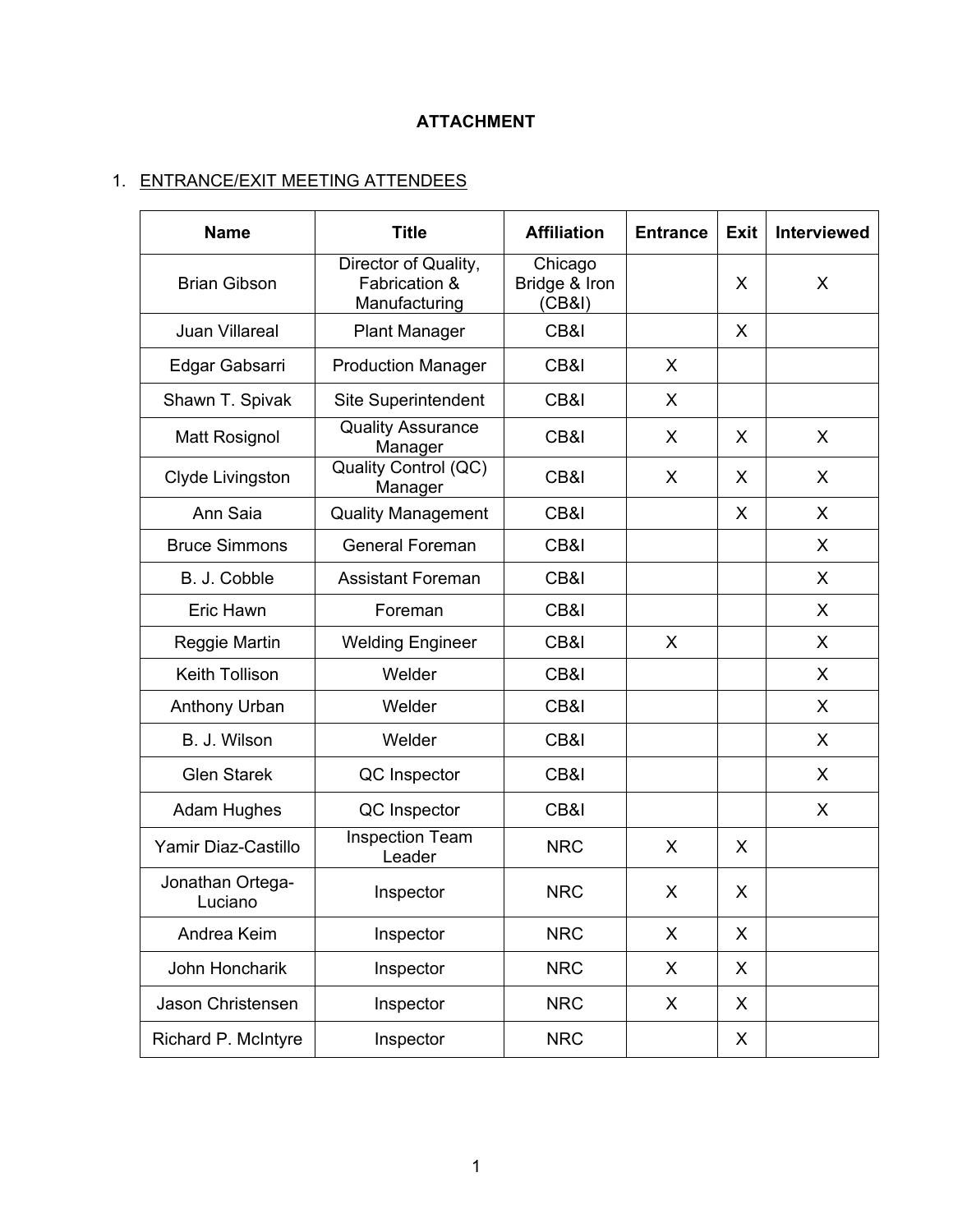# 2. INSPECTION PROCEDURES USED

Inspection Procedure (IP) 36100, "Inspection of 10 CFR Part 21 and Programs for Reporting Defects and Noncompliance," dated February 13, 2012.

IP 43002, "Routine Inspections of Nuclear Vendors," dated April 25, 2011.

IP 43003, "Reactive Inspection of Nuclear Vendors," dated December 14, 2015.

IP 43004, "Inspection of Commercial-Grade Dedication Programs," dated April 25, 2011.

# 3. LIST OF ITEMS OPENED, CLOSED, AND DISCUSSED

| <b>Item Number</b>   | <b>Status</b> | <b>Type</b> | <b>Description</b>   |  |
|----------------------|---------------|-------------|----------------------|--|
| 99901432/2013-201-03 | Closed        | <b>NON</b>  | <b>Criterion III</b> |  |
| 99901432/2013-201-04 | Closed        | <b>NON</b>  | Criterion VII        |  |
| 99901432/2015-201-01 | Closed        | <b>NON</b>  | Criterion XVI        |  |
| 99901432/2015-201-02 | Discussed     | <b>NON</b>  | Criterion IX         |  |
| 99901432/2015-201-03 | Closed        | <b>NON</b>  | Criterion VII        |  |
| 99901432/2017-201-01 | Opened        | <b>NOV</b>  | 10 CFR Part 21       |  |
| 99901432/2017-201-02 | Opened        | <b>NON</b>  | Criterion I          |  |
| 99901432/2017-201-03 | Opened        | <b>NON</b>  | <b>Criterion IX</b>  |  |
| 99901432/2017-201-04 | Opened        | <b>NON</b>  | Criterion X          |  |
| 99901432/2017-201-05 | Opened        | <b>NON</b>  | Criterion XIII       |  |
| 99901432/2017-201-06 | Opened        | <b>NON</b>  | Criterion V          |  |
| 99901432/2017-201-07 | Opened        | URI         | Criterion XVI        |  |
| 99901432/2017-201-08 | Opened        | <b>NON</b>  | <b>Criterion XVI</b> |  |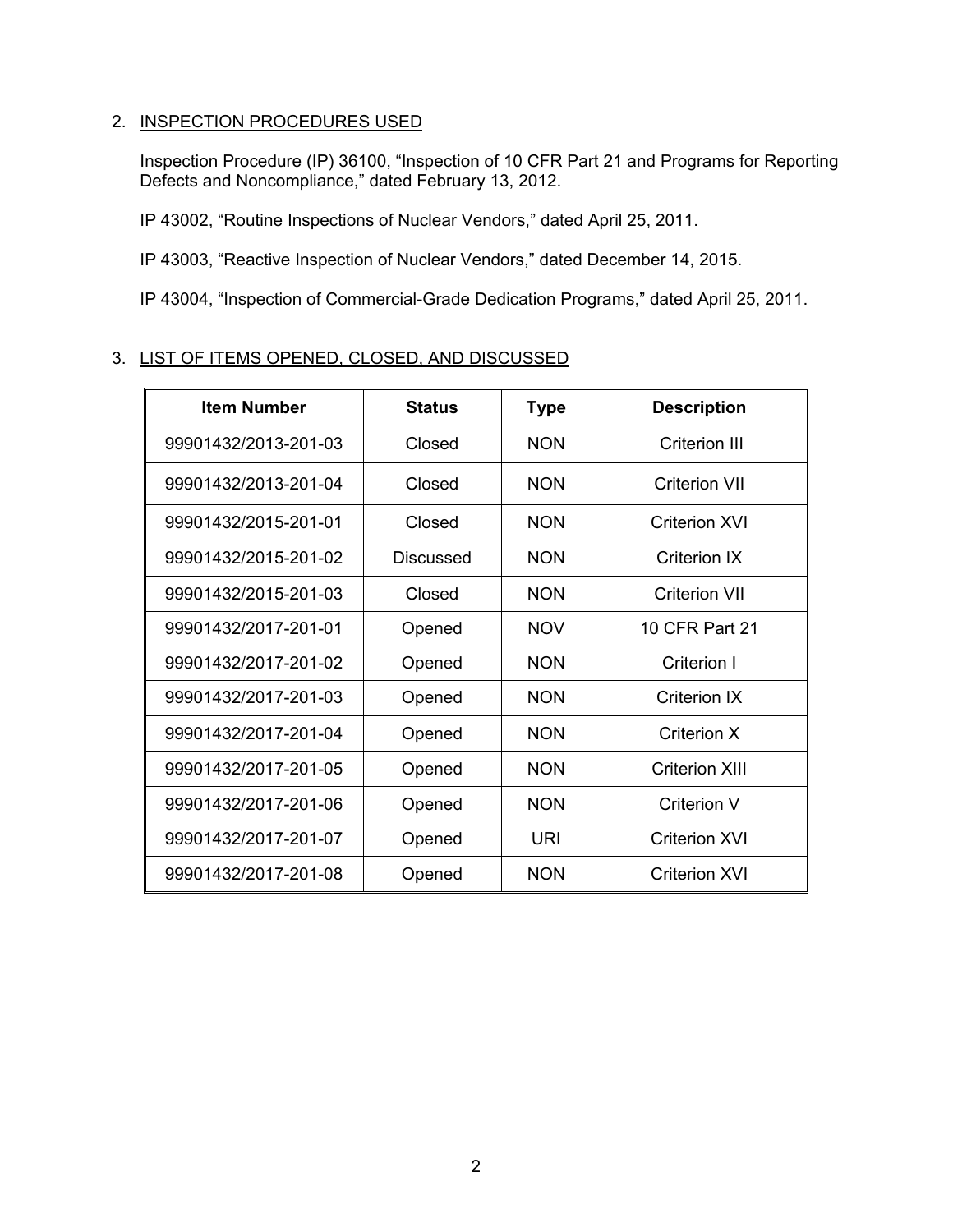# 4. DOCUMENTS REVIEWED

#### Policies and Procedures

- CB&I Laurens Quality Assurance Manual, Revision 25, dated April 19, 2016
- BFS-AP1000-CL/SS-1, "Cleaning Procedure", Revision 4, dated August 19, 2011
- BFS-J1-1, "General Fabrication Procedure, Revision 11, dated July 8, 2016
- BFS-NWC-1 AD, "Nuclear Welding Material Control AP1000 Addendum," Revision 2, dated April 14, 2016
- BFS-QC-10CFR21, "Procedure for Compliance with 10CFR21/10CFR50.55(e)," Revision 5, dated April 22, 2015
- Commercial Grade Dedication (CGD) Overview (Process Development and Basic Principals) presented by Sequoia Consulting Group, dated August 20, 2015
- PR-CBIL-06-001, "QA Records Receiving, Control, Management, and Retention," Revision 0, dated January 28, 2016
- PR-CBIL-06-002, "Document Management," Revision 2, dated September 23, 2016
- PR-CBIL-06-003, "Shop Traveler Control," Revision 0 (no date available)
- PR-CBIL-08-008, "Hydrostatic Testing Procedure," Revision 2, dated October 15, 2012
- PR-CBIL-08-027, "Cold Bending of Pipe Addendum AP1000 Addendum", Revision 0, dated May 24, 2016
- PR-CBIL-09-016, "Ultrasonic Thickness Testing", Revision 0, dated October 20, 2015
- PR-CBIL-10-001, "Cleaning Procedure Stainless Steel," Revision 4, dated August 19, 2011
- PR-CBIL-15-005, "Procedure for Compliance with 10CFR21/10CFR50.55(e)," Revision 0, dated February 17, 2016
- PR-CBIL-16-001, "Corrective Action Program," Revision 1, dated November 19, 2015
- PR-CBIL-16-002, "Corrective Action Reporting," Revision 1, dated November 19, 2015
- PR-CBIL-16-003, "Corrective Action Report Processing," Revision 2 dated May 2, 2016
- PR-CBIL-07-004, "Commercial Grade Dedication Procedure AP1000," Revision 0, dated April 28, 2016
- PR-CBIL-17-004, "Quality Assurance Audits," Revision 1, November 18, 2015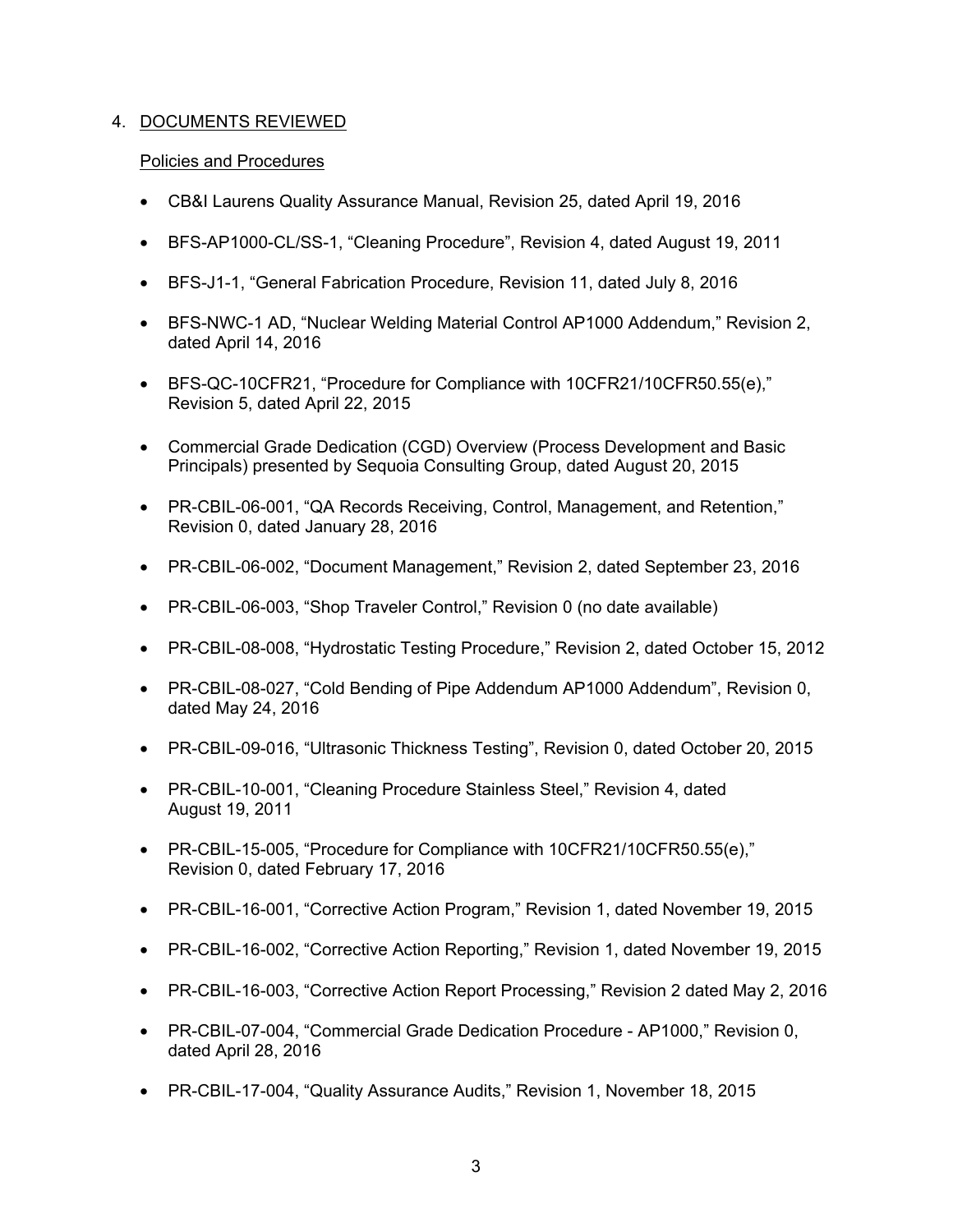- PR-CBIL-17-006, "Qualification of Auditors," Revision 0, November 9, 2015
- PR-CBIL-17-007, "Supplier Qualification and Evaluation," Revision 1, dated May 11, 2016
- PR-CBIL-17-008, " Commercial Grade Survey," Revision 1, dated November 18, 2015
- PR-CBIL-17-009, "Internal Audits," Revision 0, dated November 9, 2015
- SP-MTE-1, "Measuring and Test Equipment Calibration with General Addendum", Revision 0 (no date available)
- SP-UT-5, "Ultrasonic Testing," Revision 0, dated October 20, 2015
- SP-VT-1, "Visual Examination Procedure," Revision 5, dated July 28, 2011
- SP-VT-1, "Visual Examination Procedure Addendum," AP1000 Addendum, Revision 4, dated March 12, 2012
- WI-CBIL-007-PP-003, "Supplemental QA Requirements Palmetto Plating Acid Cleaning," Revision 0, dated January 28, 2016
- WI-CBIL-007-PVHT-002, "Supplemental QA Requirements Pinson Valley Heat Treating Solution Annealing," Revision 2, dated February 5, 2016

## Design Documents

- Westinghouse Electric Company's (WEC) Design Specification No. APP-GW-007, "AP1000 Specification for Shop Fabricated Piping," Revision 7 (no date available)
- WEC Design Specification No. APP-GW-P0-008, "AP1000 Specification for Field Fabricated Piping and Installation, ASME Class 1, 2, and 3 and B31.1," Revision 6, dated June 12, 2014
- WEC Design Specification No. APP-GW-Z0-602, "AP1000 Cleaning and Cleanliness Requirements of Equipment for use in Nuclear Supply and Associated Systems," Revision 3 (no date available)
- Drawing APP-GW-VFY-001, "AP1000 Weld End Configuration for Stainless Steel, Carbon Steel and Alloy Steel Auxiliary Piping Components," Revision 2, dated February 11, 2015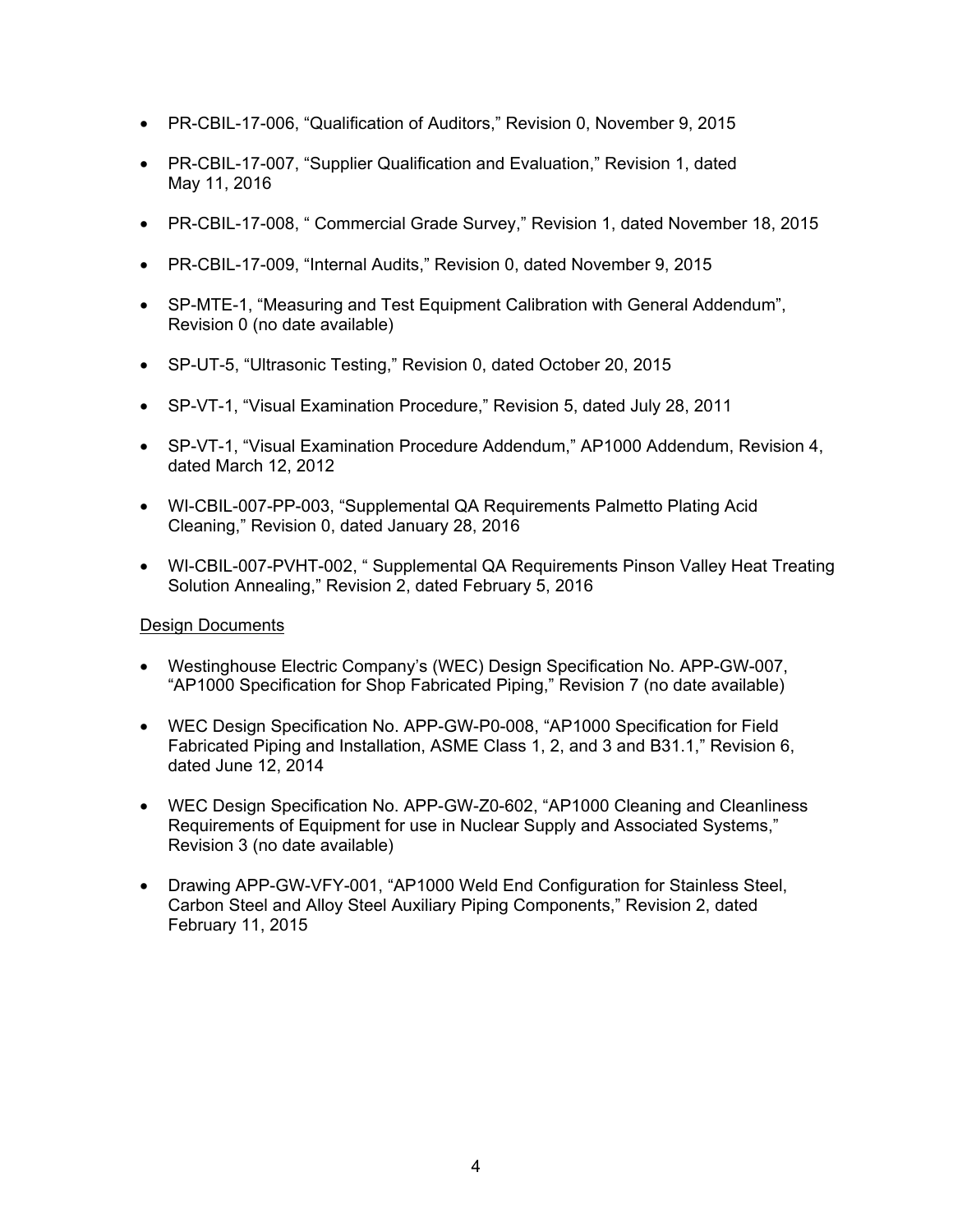# American Society of Mechanical Engineers (ASME) Code Data Reports, and Shop Travelers Welding Records

- Shop Travelers Nos. VS2-RCS-PLW-U30, SV4-RCS-PLW-03D, SV4-RCS-PLW-03B, VS2-RNS-PLW-192-1,SV3-RCS-PLW-03B-1, SV4-RCS-PLW-03B, VS2-PXS-PLW-934, and SV3-RCS-PLW-03B301-1
- Weld Procedure Specification (WPS) N803, "Mechanized and Manual GTAW Welding," Revision 4 (no date available)
- ASME Code Data Report No. VS2-RNS-PLW-014-1A, "Fabricated Piping," dated March 31, 2016
- ASME Code Data Report No. VS3-RNS-PLW-014-1D, "Fabricated Piping," dated September 30, 2016
- ASME Code Data Report No. SV3-RNS-PLW-014-1D, "Fabricated Piping," dated September 29, 2014
- ASME Code Data Report No. VS2-RNS-PLW-014-1D, "Fabricated Piping," dated October 22, 2014
- ASME Code Data Report No. VS3RNS-PLW-019-1, "Fabricated Piping," dated September 30, 2016

## Calibration, Heat Treatment, Non-Destructive Examination, Inspection and Test Records

- Certificate of Calibration No. BFS001-15-04-16024-2 for a dead weight tester, dated May 4, 2017
- Certificate of Calibration No. BFS001-15-04-16024-3 for gage block, dated May 6, 2015
- Certificate of Calibration No. BFS001-15-04-16024-4for gage block, dated May 6, 2015
- Certificate of Calibration No. BFS001-16-04-13282-1 for a radiometer display with 2 sensors, dated April 19, 2016
- Certificate of Calibration No. J1604191-1 for a light meter, dated April 19, 2016
- Certificate of Calibration No. J1604191-2 for a light meter, dated April 19, 2016
- Calibration Records for Ultrasonic Thickness Meters Nos. 42385, 41407, 43015, and 42386
- Calibration Records for Pyrometer No. 120931
- Calibration Records for Hydrostatic Test Gage Serial No. 600058473 (two week calibration period) dated November 1, 2016, November 4, 2016, November 16, 2016, and November 30, 2016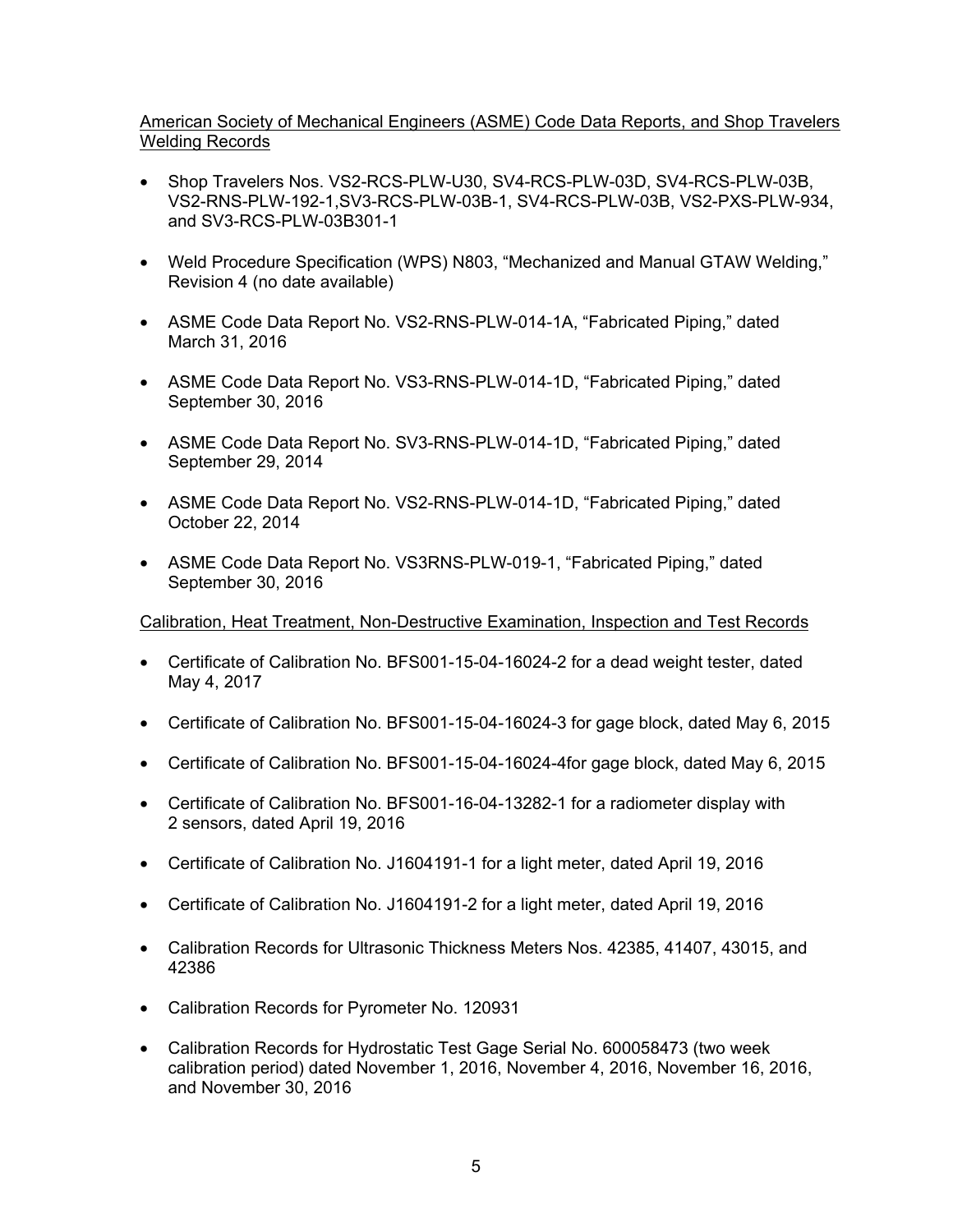- Calibration Records for Hydrostatic Test Gage Serial No. 600058474 (two week calibration period) dated November 1, 2016, November 4, 2016, November 16, 2016, and November 30, 2016
- Calibration logs for relief valves with serial numbers BFS-PR1, BFS-PR3, BFS-PR5, BFS-PR10, and BFS-PR12
- Certified Test Report No. BFS001-16-08-31775-1 for a water sample from the wash bay, dated September 6, 2016
- Certified Test Report No. BFS001-16-11-41219-1 for a marker chemical analysis, dated November 11, 2016
- Hydrostatic test reports: No. VS2-PCS-PLW-833-1, November 16, 2016; No. SV4-12463-ML-P19, dated November 16, 2016; No. 230081-00-00001 Item A, dated November 18, 2016, and No. SV4-SFS-PLW-352-4, dated November 4, 2016
- Blotter Test Result Logs for the Wash Bay

## Purchase Orders, Audit Reports, and Commercial-Grade Dedication

- Purchase Order (PO) No. 982454 to Laboratory Testing Inc. for tensile testing, dated July 21, 2016
- PO No. 1114754 to Laboratory Testing Inc. for impact testing, Revision 0, dated June 22, 2016
- PO No. 958269 to Exelon Powerlabs, LLC for calibration of pyrometers, dated September 16, 2015
- PO No. 949957 to Exelon Powerlabs, LLC, for calibration of electrometer, dated June 16, 2015
- PO No. 935005-001 to Dubose National Energy for pipe and flanges, dated February 4, 2015
- PO No. 975090 to Dubose National Energy for seamless pipe, dated March 3, 2016
- PO No. 976913 to Conrad Kacsik Instrument Systems for furnace and recorder calibrations, dated April 8, 2016
- PO No. 935594-001 to Lincoln Electric Company for welding materials, dated February 2, 2015
- PO No. 978909 OI-001, to Wyman-Gordon Forgings, Inc., grinding of 38-inch pipe, dated May 13, 2016
- PO No. 978904-001 to Wyman-Gordon Forgings, Inc. for grinding of 38-inch pipe, dated May 13, 2016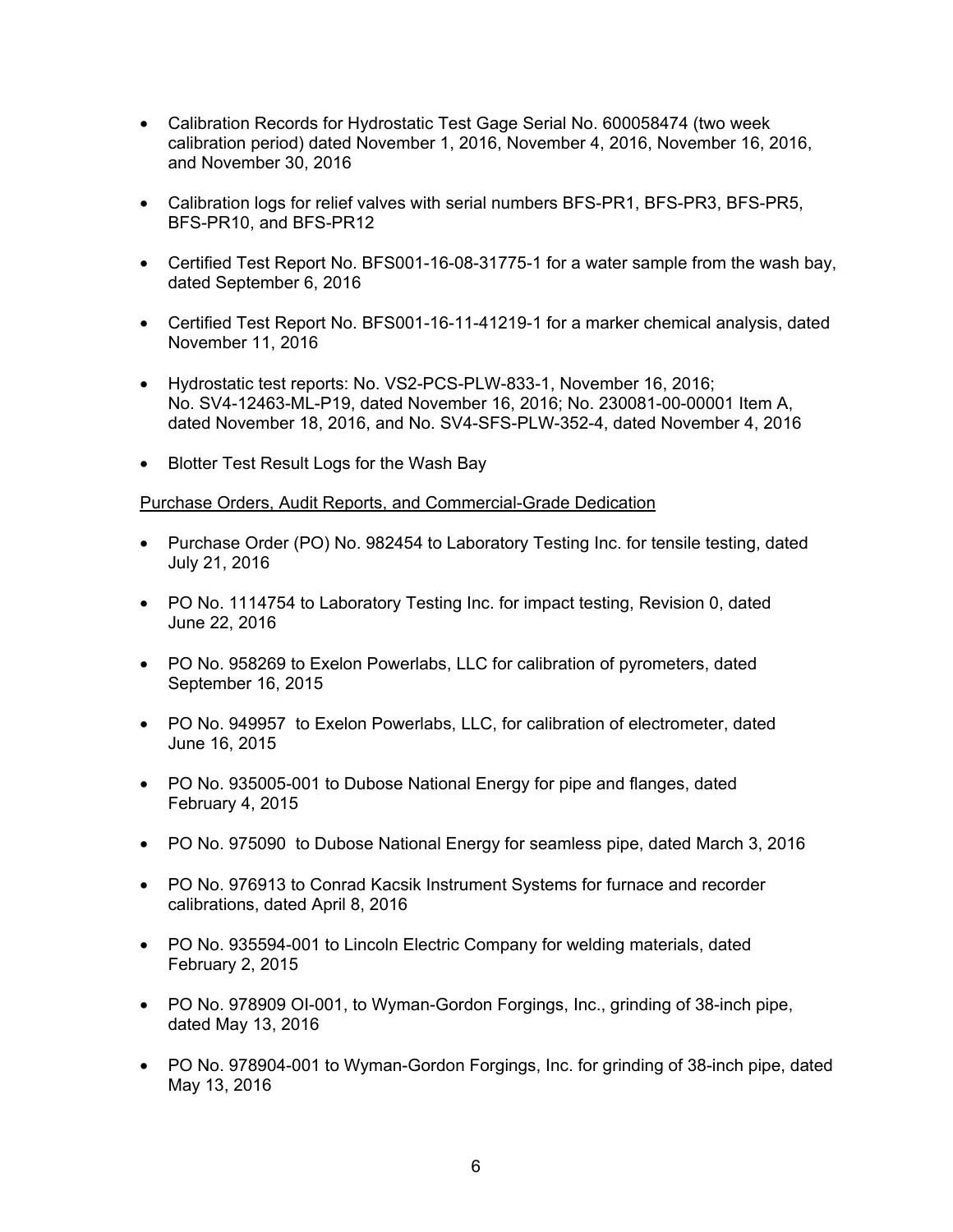- External Audit of DuBose Nuclear Energy Services Inc., Audit No. SA-16-007 and Checklist, dated November 29, 2016, Audit Plan, dated August 29, 2016 and Audit Plan Supplement dated October 26, 2016.
- External Audit of Exelon PowerLabs, Audit No. SA-15-32 and Audit Checklist, dated May 15, 2015, Audit Plan, dated April 23, 2015, Annual Evaluation dated June 13, 2016.
- External Audit of Lincoln Electric Company, Audit No. S-16-002 and Audit Checklist, dated March 16, 2016, Audit Plan, dated January 11, 2016, Audit Plan Supplement, dated January 25, 2016, QA Manual Review dated January 20, 2017, Supplier Annual Evaluation, dated February 16, 2015.
- External Audit of Laboratory Testing Inc., Audit No. SA-16-01 and Audit Checklist, dated March 9, 2016, Audit Plan, dated January 25, 2016, Supplier Annual Evaluation, dated January 18, 2017.
- External Audit of Wyman-Gordon Forgings, Inc., Audit No. SA-15-33 and Checklist, dated March 10, 2016.
- Internal Audit, Audit Number IA-15-001 and Checklist, dated April 26, 2016, Audit Plan dated November 11, 2015.
- Internal Audit, Audit Number IA-03-16 and Checklist, dated July 7, 2016, Audit Plan dated June 15, 2016.
- Inspection Attributes List for CB&I Laurens at Wyman-Gordon, dated March 8, 2016.
- Approved Suppliers List Safety Related, ASME Section III, Commercial Grade, RTNSS, Revision 32, dated January 20, 2017.
- CGD Plan No. CBIL-5, "Commercial Grade Dedication Plan for Pickling & Passivation Services Palmetto Plating, Co. Inc.," Revision 5, dated August 3, 2016.
- CGD Plan No. CBIL-6, "Commercial Grade Dedication Plan for Solution Annealing Services," Revision 3, dated January 6, 2016.
- Commercial Grade Survey CGS-15-001 for Palmetto Plating, Co. Inc., dated May 1, 2015.
- Quality Assurance Surveillance Report No. 2016-017 for Palmetto Plating, Co. Inc., dated February 22, 2016.

#### Nonconformance Reports

2017-64

#### Corrective Action Reports

408, 414, 528, 533, 534, 535, 536, 539, 540, 542, 565, 567 Revision 1, 5569, 84, 603 Revision 2, 642, 762, and 763